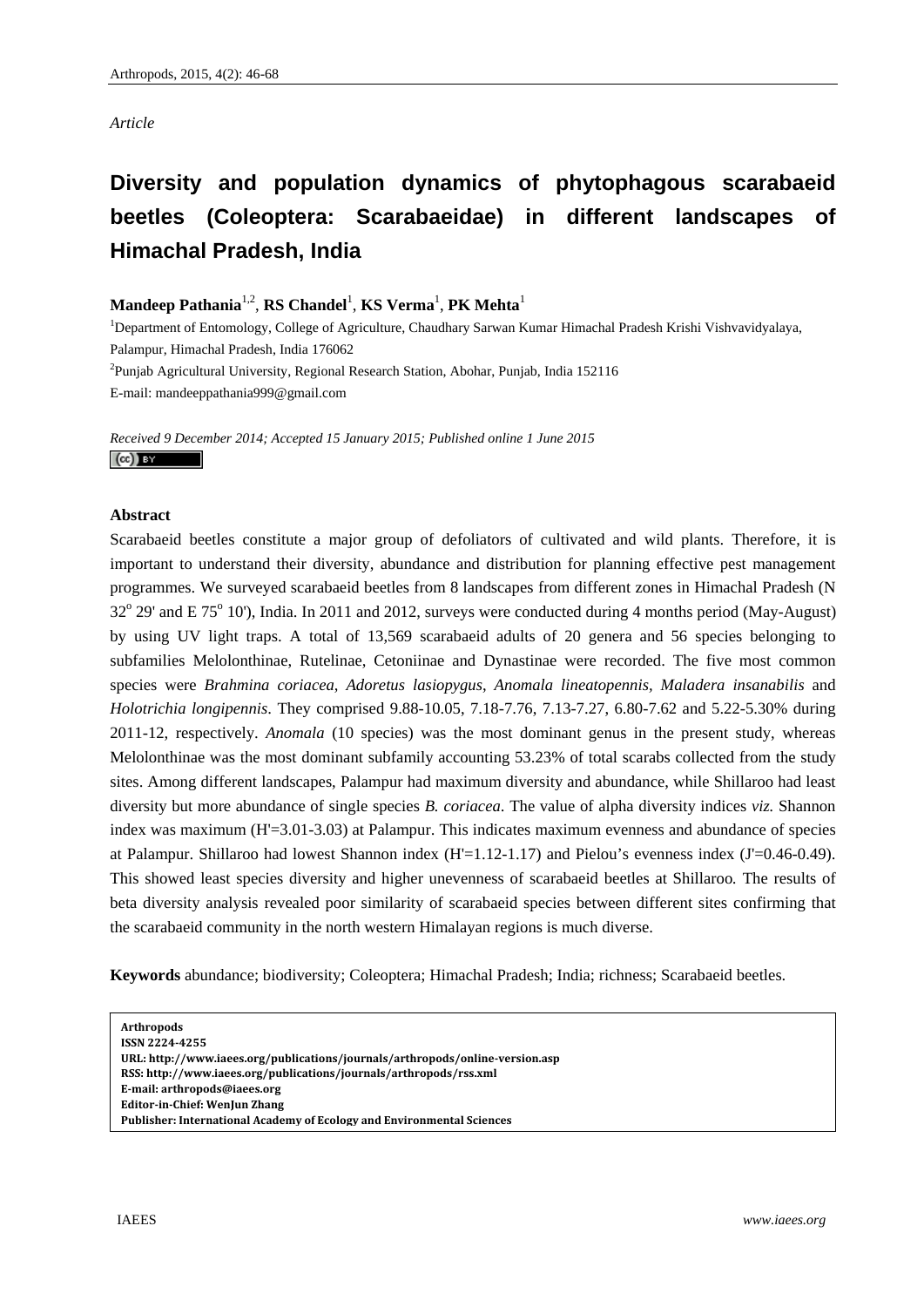# **1 Introduction**

Scarabaeidae is the second largest family within the order Coleoptera, and is cosmopolitan in distribution (Ritcher, 1958). Scarabaeidae falls into two main groups, one group including Coprinae, Aphodiinae, Geotrupinae and Troginae which are either saprophagous or fungus feeders and form a separate group 'Laprosticti'. The second group includes the subfamilies Melolonthinae, Rutelinae, Dynastinae and Cetoniinae which are strictly phytophagous forming 'Pleurosticti' (Ritcher, 1958). The world fauna of scarabaeids exceeds 30,000 species (Mittal, 2000; Jameson and Ratcliffe, 2001). Maximum numbers occur in the tropical areas of the world, particularly in the African and Oriental regions. The family Scarabaeidae represents about 2,500 species from the Indian sub-continent to which the majority of the phytophagous scarabs belong to and the economically most important sub families include Melolonthinae, Rutelinae, Dynastinae and Cetoniinae (Ali, 2001). The scarabaeid beetles and their larvae cause extensive damage to both cultivated and forest plants. The adult beetles become active during May-June and feed on the foliage of different fruit and forest trees (Mehta et al., 2008). Adults of the sub-family Melolonthinae and Rutelinae are pre-eminently leaf feeders (Arrow, 1917), whereas the adults of Cetoniinae feed on flowers and fruits, and are popularly referred to as flower beetles. However, the larvae of scarabaeids commonly known as whitegrubs, cause extensive damage to the roots of cereals, legumes, small fruit plants, shrubs and trees in many parts of the world. In India, whitegrubs are pests of national importance and cause extensive damage to field crops and fruit trees (Mehta et al., 2010). Among the soil macro fauna, whitegrubs form a major component both in number of species and diversity of habits (Veeresh, 1988).The scarab fauna is quite diverse, but in Indian sub-continent it is yet to be fully explored (Mishra and Singh, 1999). Scarabaeid beetles are serious pests of many field crops and fruit and forest trees (Lawrence et al., 2000). Loss in biodiversity and degradation of natural habitats due to climate change and human interference in natural ecosystem has necessitated the need to have an inventory of species richness in an ecosystem.

Sampling is the basis of documenting the spatial distribution of species or assessing changes in ecosystem structure, composition and function (Kremen et al., 1993; Heywood, 1995; Humphries et al., 1995; Stork and Samways, 1995; Yoccoz et al., 2001; Coscaron et al., 2009; Zhang, 2011). It is important to use simple and most effective methods to obtain an estimate of diversity and relative abundance of species (Southwood and Henderson, 2000). Different methods have been used for collecting beetles for research purposes, and for preparing inventories depending on their biology and host range (Lobo et al., 1988; White et al., 1990; Hayes, 2000; Falach and Shani, 2000; McIntosh et al., 2001; Missa et al., 2009).

Insects as a class respond to electromagnetic radiations from approximately 2537  $A^0$ -7000  $A^0$ , i.e., from ultraviolet to the infrared. At the long range end of the spectrum, the most effective wavelength for insects is of the order of 6500  $A^0$  (Detheir, 1953). Based on light as an attractant, a variety of insect traps have been developed and used to monitor long term changes in population of nocturnal insects. Light trap also provide information on time of arrival of a particular species insect in a particular locality (Saini and Verma, 1991).

Many studies have been focused focus on sampling methods for analyzing and assessing the diversity of scarabaeid beetles in different ecosystems (cultivated or forest ecosystem) by using different types of light traps (Sanders and Fracker, 1916; Morofsky, 1933; Stearns, 1937; Gruner, 1975; Forschler and Gardner, 1991; Kard and Hain, 1990; Rodriguez Jimenez et al., 2002; Zahoor et al., 2003; Pardo et al., 2005; Dhoj et al., 2009; Khanal et al., 2012; Kishimota et al., 2011; Gracia et al., 2008; Petty, 1977; Stewart and Lam, 1968; Cho et al., 1989; Freitas et al., 2002). In India, several studies have been conducted in different regions to explore the scarab fauna, their diversity and bioecology by using different light sources for reporting and conservation of species (Pal, 1977; Nath et al., 1978; Bakhetia and Sohi, 1982; Tripathi and Gupta, 1985; Vora and Rama Krishnan, 1991; Chandramohan and Nanjan, 1991; Mishra and Singh, 1996; Mishra and Singh, 1997; Mishra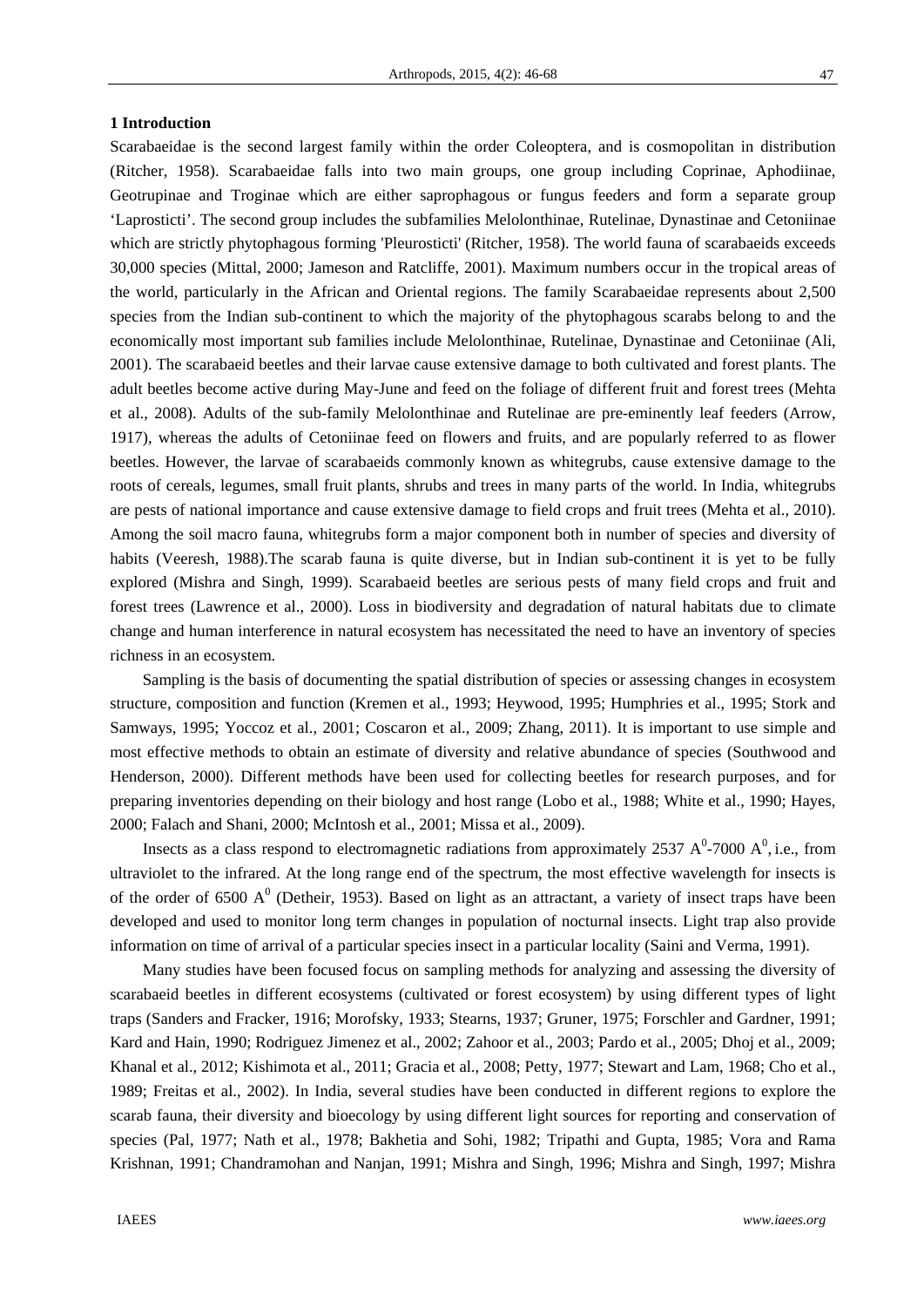and Singh, 1999; Patel and Patel, 1999; Bhat et al., 2005; Thakare and Zade, 2012; Chandra and Gupta, 2012; Dhasad et al., 2008; Bhawne et al., 2012; Viraktamath and Kumar, 2005; Chenchaiah, 2006; Devi et al., 1994; Bhagat and Kashyap,1997).

The scarabaeid beetles and whitegrubs are widely distributed throughout the cultivated and forest areas of Himachal Pradesh (Arrow, 1917; Bhalla and Pawar, 1977; Chandra, 2005; Sharma and Bhalla, 1964; Sharma et al., 1969, 1971, 2004; Chandel et al., 1994; Kumar et al., 1996). However, little information is available on species diversity, emergence pattern, richness and relative abundance in different agroecological regions of Himalayan regions. This poses a basic problem in developing effective integrated pest management schedules against these pests. To combat the burgeoning problem of whitegrubs, it is imperative to understand the species distribution in different regions, so to develop a strategy for their management, and conservation in wild habitats to maintain the ecological balance. Keeping these points in view, we studied the diversity and relative abundance of scarabaeid beetles at 8 locations of Himachal Pradesh, India by using UV light traps between May-August during 2011 and 2012.

#### **2 Methods**

# **2.1 Field sites**

Populations of scarabaeid beetles were monitored through UV light traps installed in six districts in zone I (sub-tropical, sub-mountane and low hills), zone II (sub-temperate, sub humid mid hills), zone III (wettemperate high hills) and zone IV (dry-temperate high hills and cold deserts) of Himachal Pradesh, in the northwestern Himalayan region, India in 2011 and 2012 lying between N 32<sup>0</sup>, 05 to N 31<sup>0</sup>, 12 Latitude and E 76<sup>0</sup>, 32 to E 77<sup>0</sup>, 25 Longitude with Altitude ranging from 1222-2479 m amsl (Fig. 1). The entire light traps installed were either in fruit orchards or farmlands with different cropping patterns, which were grouped on the basis of terrain and vegetation characteristics. The details of study sites are given in Table 1.



 **Fig.1** Map showing sites for sampling of scarab beetle populations in Himachal Pradesh, India.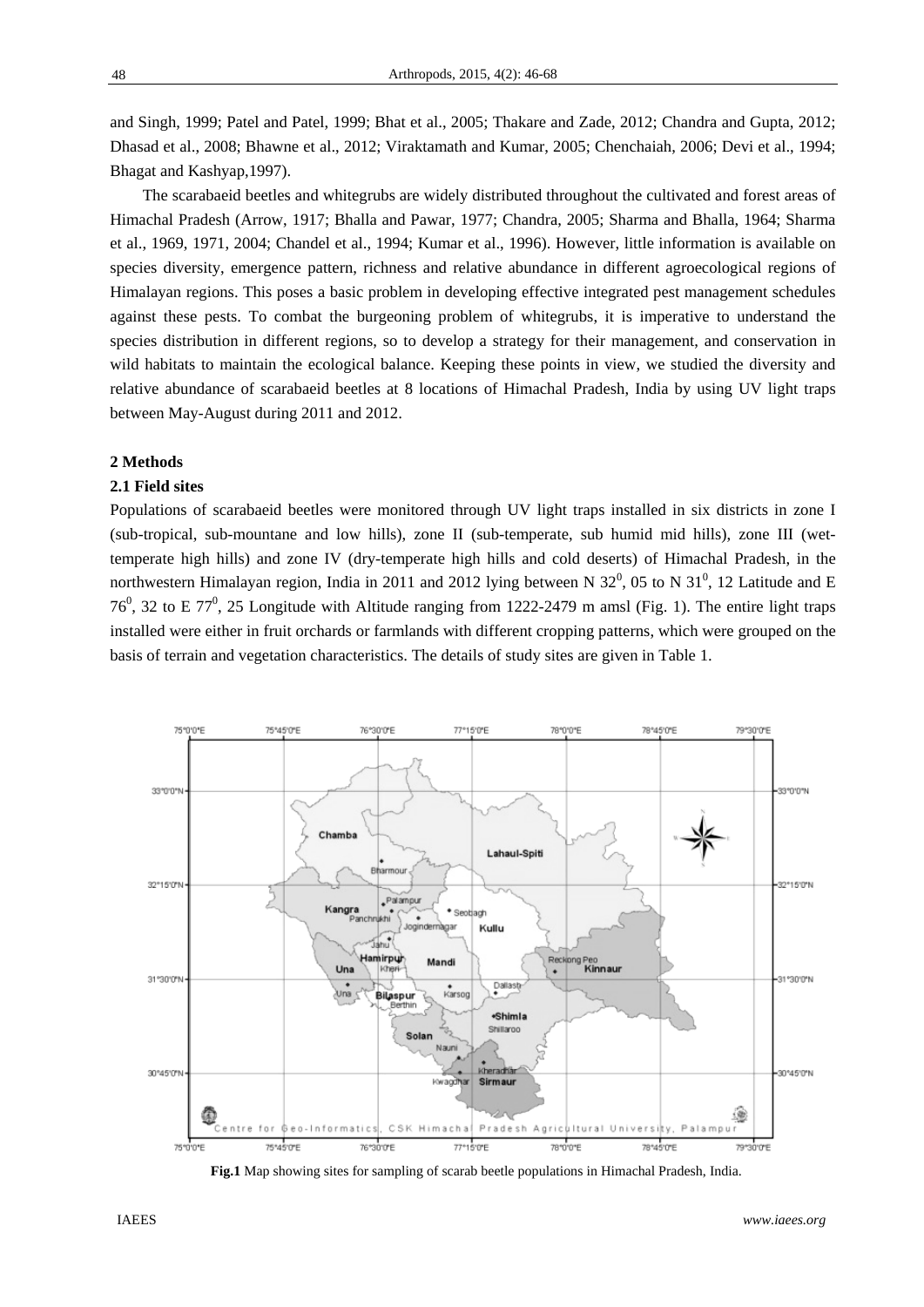| <b>District</b> | Location       | Zone         | Latitude                                                | $\sigma$ is the trup in Thing that I run<br>Longitude | Altitude (m) | Crop habitat                                                 | Soil type                  |
|-----------------|----------------|--------------|---------------------------------------------------------|-------------------------------------------------------|--------------|--------------------------------------------------------------|----------------------------|
| Kangra          | Palampur       | $\rm II$     | N $32^0$ , 05.666'                                      | $E$ 76 <sup>0</sup> , 32.781'                         | 1222         | Toon, peach, pear,<br>grasslands                             | Silty clay<br>loam         |
| Kullu           | Seobagh        | $\mathbf{I}$ | $N$ 32 <sup>0</sup> , 02.958'                           | $E$ 76 <sup>0</sup> , 37.533'                         | 1327         | Apple,<br>pear,<br>peach, grassland                          | Clay loam                  |
|                 | Dallash        | III          | $N$ 31 <sup>0</sup> , 23.036'                           | $E 77^0$ , 26.024'                                    | 2020         | Apple,<br>pear,<br>apricot, potato,<br>peas                  | Clay loam                  |
| Sirmaur         | Kwagdhar       | Ш            | N 30 <sup>0</sup> , 45.409' E 77 <sup>0</sup> , 09.235' |                                                       | 1774         | Apple, pear, peach,<br>wildrose, grassland                   | Sandy<br>loam/clay<br>loam |
|                 | Kheradhar      | III          | N 30 <sup>0</sup> , 50.035' E 77 <sup>0</sup> , 20.634' |                                                       | 2032         | walnut.<br>Apple,<br>pear, potato                            | Sandy<br>loam/clay<br>loam |
| Shimla          | Shillaroo      | III          | N $31^0$ , 12.409' E $77^0$ , 25.462'                   |                                                       | 2479         | Apple, walnut,<br>pear,<br>potato,<br>grassland              | Sandy<br>loam/clay<br>loam |
| Kinnaur         | Reckong<br>Peo | IV           | N 31 <sup>0</sup> , 31.348' E 77 <sup>0</sup> , 47.856' |                                                       | 2117         | Apple,<br>pear,<br>walnut,<br>apricot.<br>potato, rajmash    | Gravelly<br>loamy<br>sand  |
| Chamba          | Bharmour       | IV           | $N$ 32 <sup>0</sup> , 26.505'                           | $E$ 76 <sup>0</sup> , 31.949'                         | 2169         | Apple,<br>pear,<br>apricot,<br>potato,<br>rajmash, grassland | Sandy<br>loam              |

**Table 1** Location of light traps in Himachal Pradesh, 2011 and 2012.

#### **2.2 Collection of adult beetles from light trap**

Light traps were used for four months, and the beetle populations monitored regularly. The light traps were installed at 8 locations and there was one trap at each location. The light traps (Plate 1) were placed in the centre of the fields at a height of about 3 metre above the ground and operated between 7:00 PM to 11:00 PM to attract the scarabaeid beetles which are positively heliotactic in nature. The trapped beetles were collected and separated species-wise and the cumulative count of each species was determined at each location. These beetles were grouped on the basis of relative abundance and frequency for accessing the relative importance of different species. The diversity of scarab beetles depends on the availability of food for larvae and adult, weather conditions and soil type. Therefore, to reduce the seasonal effects, the beetles sampled between May-June (2011 and 2012) which is the major activity period of all the scarabaeids were used for assessing the species diversity. Beetles collected using light trap were pinned and preserved in the insect museum.

The light trap (Plate 1) was made of red coloured PVC plastic. The plastic funnel was 25 cm in height, and in diameter of 30 cm. The bottom diameter of the funnel was 5 cm. The rain shed cone for protecting the bulb was fixed at 17 cm above the funnel with the help of three white metal sheets. The diameter of the rain shed cone was 20 cm. The light trap had three baffles (30 cm x 10 cm), placed at a uniform distance of 10 cm around the circumference of funnel. The baffles were fixed to emit light uniformly in all directions without any interference, when the beetles are attracted to light they collide with baffles and fall into the trap. A nylon bag was attached to the bottom of this funnel. The light source consisted of hard glass bulb with copper wire choke. The capacity of bulb was 120 Watts with UV radiation in the visible spectrum range having bluish light (Plate 2).

The scarab adults collected during the surveys and the adults emerging from larvae collected from different locations were identified to the species level based on the keys and characters listed by Veeresh (1977), Mittal and Pajni (1977), Khan and Ghai (1982) and Ahrens (2005). The identity of adult beetles was confirmed by Dr. V.V. Ramamurthy, Indian Agriculture Research Institute, New Delhi, India. Some of the samples were compared with scarabaeid collection available in Museum of Forest Research Institute, Dehradun, India.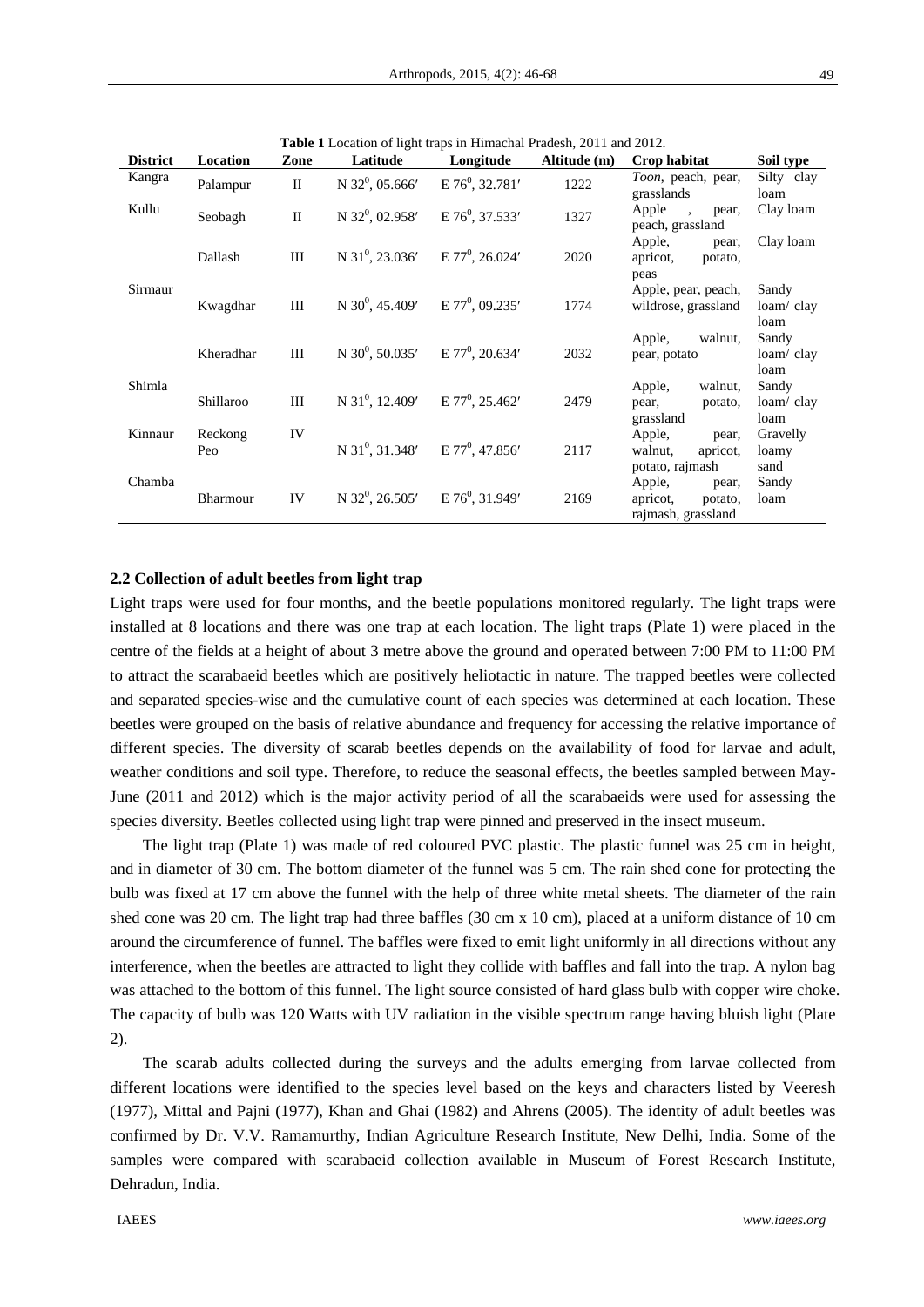

**Plate 1** UV light trap at Palampur (a), and at Kwagdhar (b).

#### **2.3 Data analysis**

#### 2.3.1 Alpha diversity

The numbers of species recorded per site were considered as alpha diversity. Richness (number of species), abundance (number of individuals) and four indices were used to access species diversity. The diversity indices assume that individuals are randomly sampled from an infinitely large population. The Shannon index (H') explains the evenness of the abundance of species, while the Simpson's index of diversity (D) is less sensitive to species richness, but more sensitive to the most abundant species (Price, 2004; Hill, 1973; Oksanen, 2013; Wilson and Peter, 1988; Whittaker, 1960, 1965; Chao, 2004). Pielou's evenness index (J') explains the evenness of allotment of individuals among the species (McDonald et al., 2010). The diversity indices were based on all the information recorded during study period at each site by using the following indices (Krebs, 2001).

i) Shannon index

$$
H' = - \sum_{i=1}^{S} (p_i) (log_2 p_i)
$$

ii) Simpson's index of diversity

D = 1- 
$$
\sum_{i=1}^{S}
$$
 (p<sub>i</sub>)<sup>2</sup>

iii) Simpson's reciprocal index= 1/D

iv) Pielou's evenness index (J')

 $J' = H'/H_{max}$ 

where

H'= Shannon diversity index

 $p_i$ = Proportion of total sample belonging to the i<sup>th</sup> species.

S= Number of species.

 $\Sigma$ = Sum from species 1 to species S

D= Simpson's index of diversity.

N= Total percentage cover or total number of organisms.

n= Percentage cover of a species or number of organisms of a species

J'= Evenness of allotment of individuals among the species.

 $H_{max}$ = Maximum species diversity (H') =  $Log<sub>2</sub>S$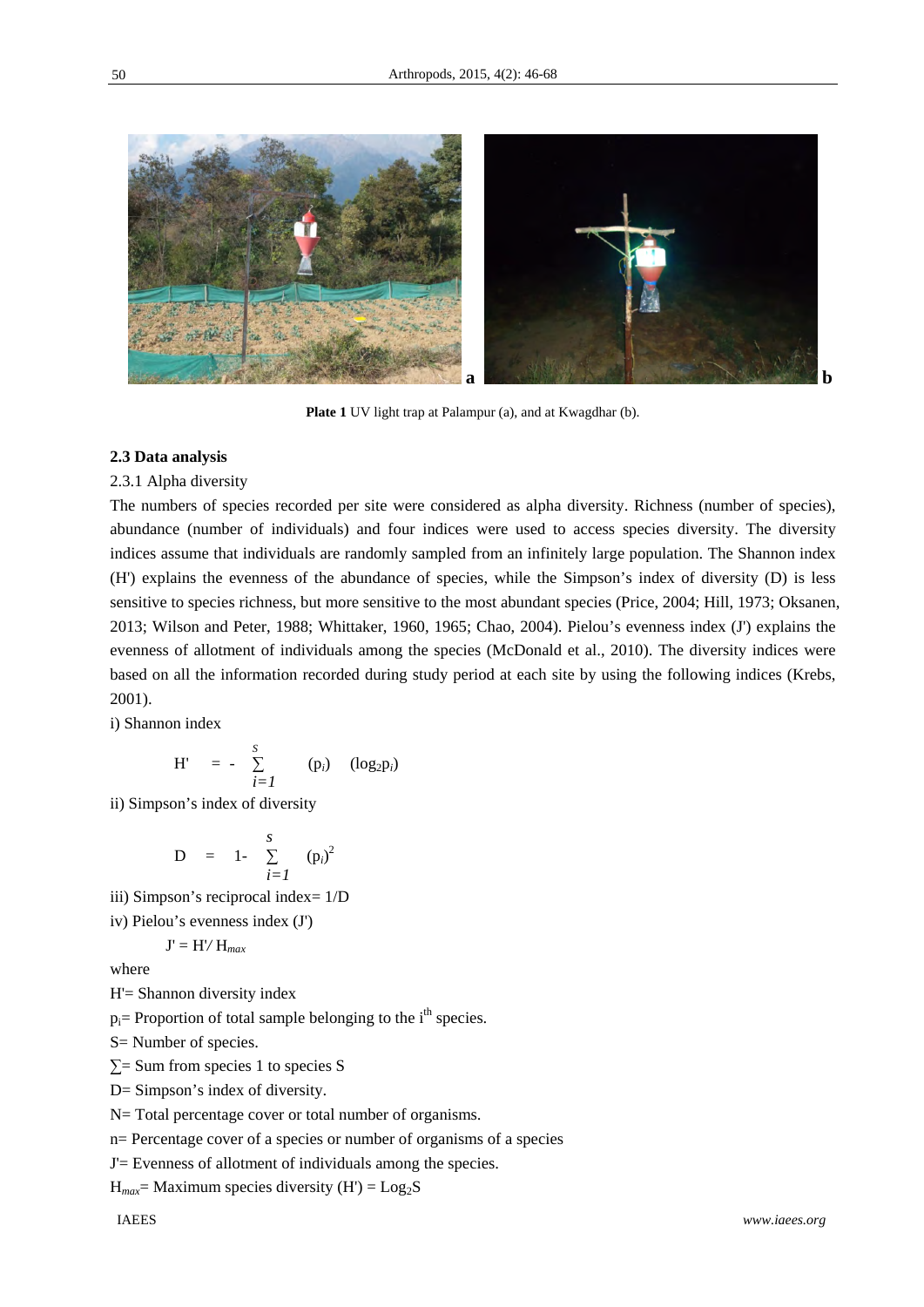Diversity dominance plots were drawn to assess the changes in abundance in each species at each locality. The properties and merit of each index, and the appropriateness of each index has been discussed extensively by Kempton (1979); Routledge (1979); Koeleff et al. (2003); Magurran (1988, 2004). A combination of indices, which measure species richness, diversity and evenness are more appropriate for the purpose (McDonald et al., 2010).

2.3.2 Beta diversity

Bray-Curtis index to estimate species similarity between two habitats was calculated as follows (Chandra and Gupta, 2012; Koleff et al., 2003).

$$
C_N = 2jN/(Na+Nb)
$$

where

 $Na =$  the total number individuals in site Aj

 $Nb =$  the total number of individuals in site Bj

 $2jN =$  the sum of the lower of the two abundance for species found in both sites. The index value ranges from one (or 100) when two samples are identical, 0 when there are no shared species between them. The index is selected because it reflects differences in total abundance rather than relative abundance (Magurran, 2004).

Sorensens similarity index is a simple measure of beta diversity

$$
B=2C/(C+S_1+S_2)
$$

where C= no. of shared species between different landscapes

 $S_1$ = no. of species in site 1

 $S_2$ = no. of species present in site 2.

Jaccard similarity index was calculated according to Jaccard (1912) by using the following formula.

$$
S = a/(a+b+c)
$$

where

a= No. of shared species between different landscapes b= No. of species in site 1 c= No. of species present in site 2.

#### **3 Results**

#### **3.1 Species composition**

Information in relation to the topography, climate, soil, and vegetation are given in Table 1. A total of 13,569 scarabaeid beetles were collected in the light traps from 8 landscapes in Himachal Pradesh with an average of 316.75 individuals per trap per month. The total scarabaeid fauna represented 20 genera and 56 species during the period. The collected beetles belonged to four sub-families, Melolonthinae (51.79%), Rutelinae (33.93%), Cetoniinae (10.71%) and Dynastinae (3.57%). The light trap catches from 8 locations completed at 29 (Fig. 2) Melolonthinae species in 10 genera (Fig. 3), 19 Rutelinae species in 5 genera, 6 Cetoniinae species in 4 genera, and 2 Dynastinae species. Maximum species belonged to Melolonthinae (52.95 and 53.5% during 2011 and 2012, respectively (Fig. 4) followed by Rutelinae (42.66% in 2011 and 42.37% in 2012).The species belonged to Cetoniinae and Dynastinae were least abundant in terms of total number of individuals trapped during the study period (Fig. 4). The maximum number of scarabs across years and locations (Fig. 5) were caught in June (50.79%). The average trap catch during July, May and August was 29.81, 12.92 and 6.46%, respectively (Fig. 5). Species belonged to Melolonthinae and Rutelinae were the most abundant species of whitegrubs in Himachal Pradesh. However, the species belonged to these subfamilies are quite different in behavior and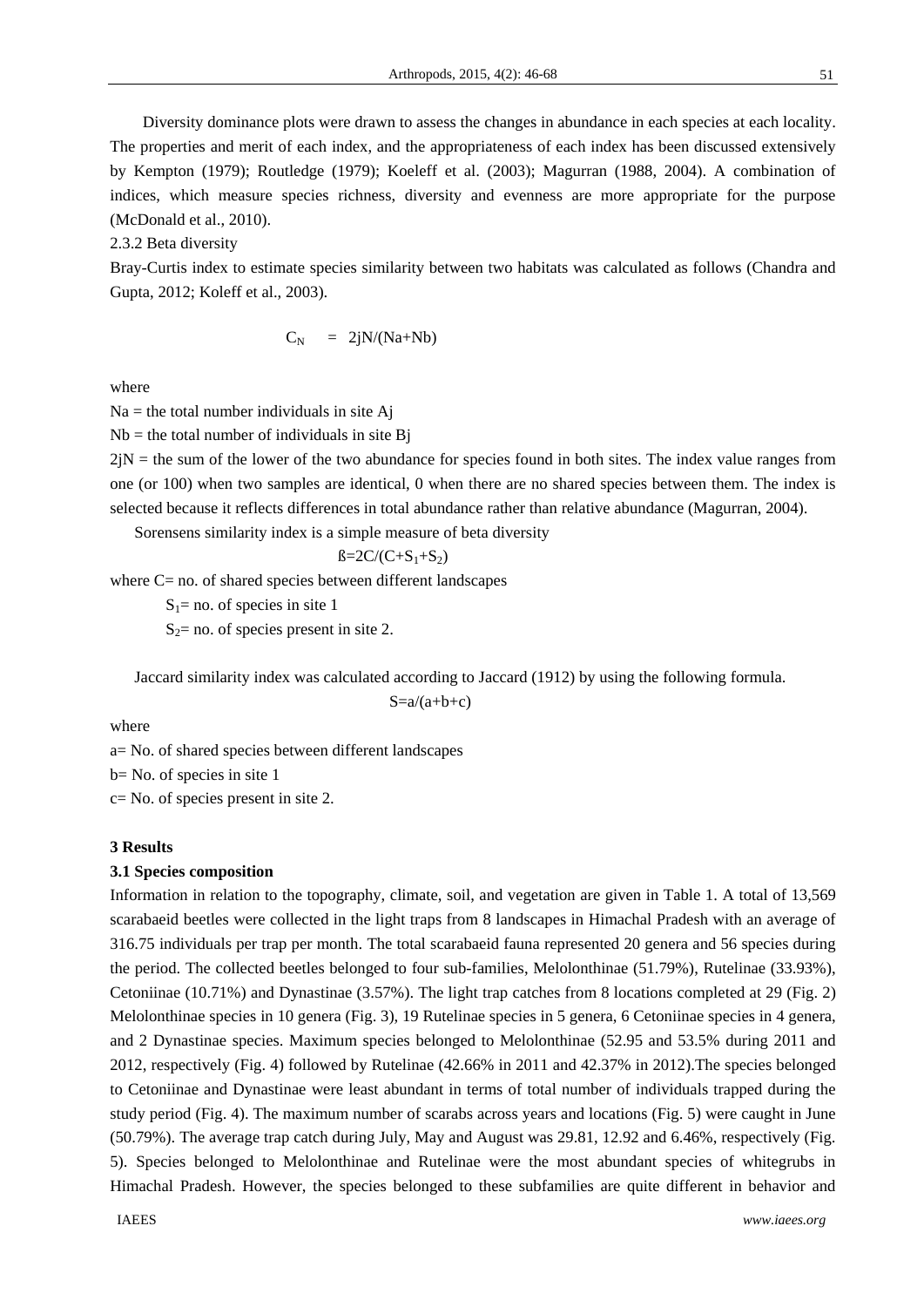period of activity. Activity of Melolonthids was low in May (38.59%), but a sharp increase was observed in the activity of beetles of the subfamily with the onset of monsoon rains and it became most dominant group in June (87.84% of total catch) (Fig. 5). The activity of rutelinids was maximum during the hot summer in May (68.41%) and their number declined afterwards (Fig. 5).

![](_page_6_Figure_2.jpeg)

individuals of scarabaeids caught in light traps in Himachal Pradesh.

![](_page_6_Figure_4.jpeg)

# **3.2 Distribution and abundance**

Maximum diversity was recorded in genus *Anomala* with 11 species (Tables 2 and 3) followed by 9 in *Brahmina* and 4 in *Holotrichia*. The genera *Maladera, Melolontha, Adoretus, Mimela, Popillia* and *Protaetia*  were represented by 3 species each (Tables 2 and 3).

Dominance diversity plots for 2011 and 2012 showed differences in populations of different species between the habitats (Fig. 6). The relative abundance of the scarabaeid adults was quite variable across habitats but number of some species showing high abundance when correlated with other less abundant species. *B. coriacea* was the most abundant species followed by *A. lasiopygus, A. lineatopennis, M. insanabilis* and *H. longipennis*. They accounted for 37.11% of total individuals collected (Fig. 7). *B. coriacea* (676 beetles/trap) accounted for 9.96% of the total number of scarabaeid beetles collected, followed by *A. lasiopygus* (506.5 beetles/trap) accounting for 7.47% of the total catch. The relative abundance of *M. insanabilis* and *A. lineatopennis* was 7.21 and 7.20%, with an average catch of 489.5 and 488.5 beetles/trap, respectively.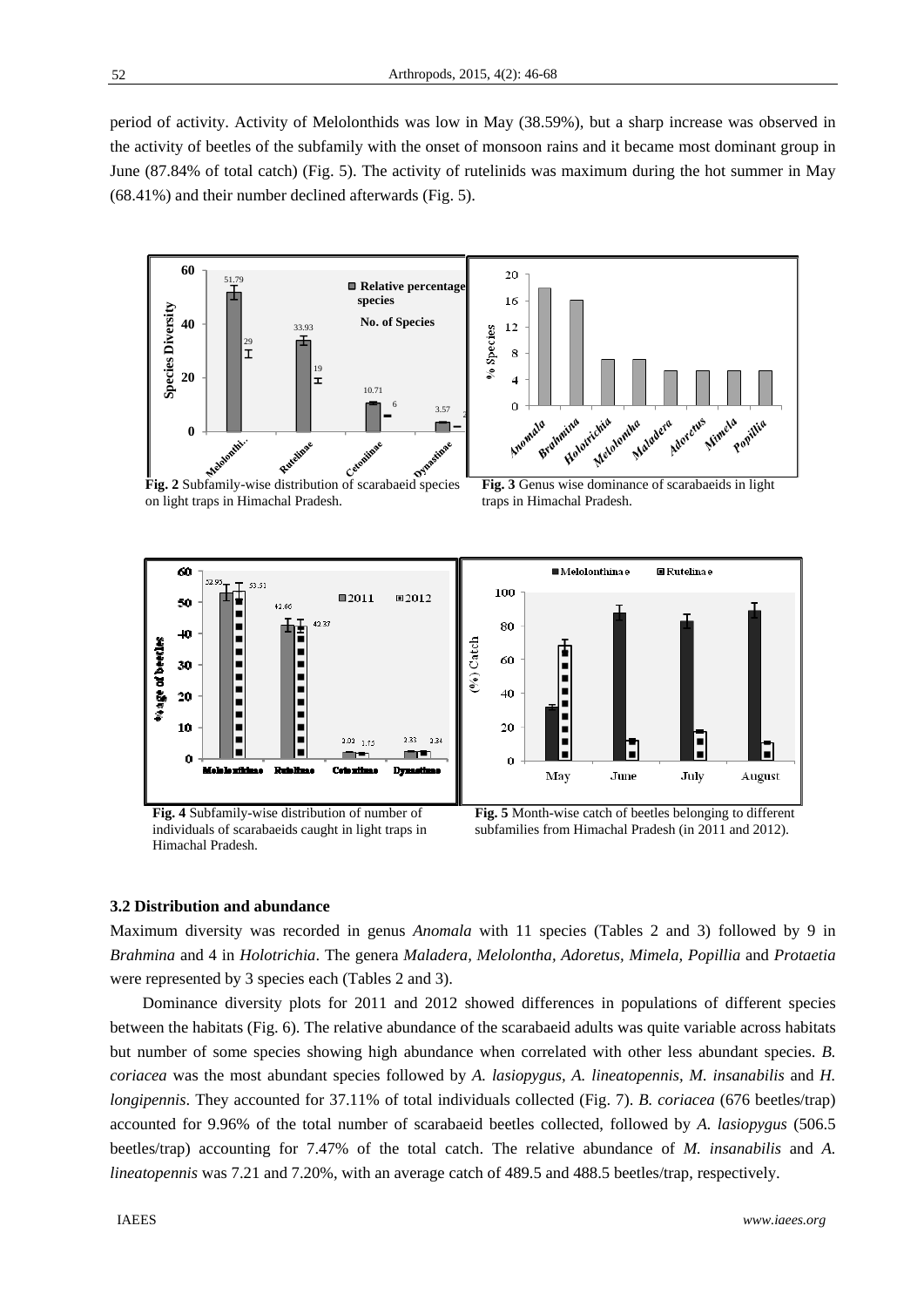| ۰<br>e e s | I      |
|------------|--------|
| ۰,         | I      |
| $\sim$     | $\sim$ |
|            |        |

|                                      | Palampur       |       | Kullu          |       | Dallash |      | Shillaroo |      | Kheradhar        |              | Kwagdhar         |               | <b>Bharmour</b> |      | <b>Reckong</b> |      | <b>Total</b>      | $\%$             |
|--------------------------------------|----------------|-------|----------------|-------|---------|------|-----------|------|------------------|--------------|------------------|---------------|-----------------|------|----------------|------|-------------------|------------------|
| <b>Species</b>                       | No.            | $\%$  | No.            | $\%$  | No.     | $\%$ | No.       | $\%$ | No.              | $\%$         | No.              | $\frac{0}{0}$ | No.             | $\%$ | No.            | $\%$ | no. of<br>beetles | <b>Dominance</b> |
| Apogonia carinata Barlow             | 8              | 0.67  |                |       |         |      |           |      |                  |              |                  |               |                 |      |                |      | 8                 | 0.12             |
| Apogonia ferruginea Fab.             |                |       | 3              | 0.38  |         |      |           |      |                  |              |                  |               |                 |      |                |      | 3                 | 0.04             |
| Apogonia villosella Bl.              | 40             | 3.33  | 30             | 3.75  |         |      |           |      |                  |              |                  |               |                 |      |                |      | 70                | 1.04             |
| Autoserica phthisica Br.             | 43             | 3.57  | 97             | 12.13 |         |      |           |      |                  |              |                  |               |                 |      |                |      | 140               | 2.09             |
| Brahmina bilobus Fab.                |                |       | 16             | 2.00  |         |      |           |      |                  |              |                  |               | 22              | 2.89 | 27             | 3.34 | 65                | 0.97             |
| Brahmina coriacea (Hope)             | $\overline{4}$ | 0.33  | 103            | 12.88 | 72      | 6.77 | 25        | 70.5 | 14               | 21.2         | 78               | 7.75          | 77              | 10.1 | 10             | 12.3 | 838               | 12.50            |
| Brahmina crinicollis Burm.           |                |       | $\sqrt{2}$     | 0.25  |         |      |           |      |                  |              | $\overline{4}$   | 0.40          | 58              | 7.62 | 43             | 5.32 | 107               | 1.60             |
| Brahmina flavosericea Br.            | 6              | 0.50  |                |       | 29      | 2.73 | 27        | 7.44 |                  |              | 49               | 4.87          | 41              | 5.39 | 77             | 9.53 | 229               | 3.42             |
| Brahmina kuluensis Moser             |                |       |                |       |         |      |           |      |                  |              |                  |               | 25              | 3.29 |                |      | 25                | 0.37             |
| Brahmina sp. 1                       |                |       | 17             | 2.13  |         |      |           |      |                  |              |                  |               |                 |      |                |      | 17                | 0.25             |
| Brahmina sp. 2                       |                |       |                |       |         |      | 5         | 1.38 |                  |              |                  |               |                 |      |                |      | 5                 | 0.07             |
| Brahmina sp. 3                       |                |       |                |       |         |      |           |      |                  |              |                  |               | 3               | 0.39 |                |      | 3                 | 0.04             |
| Brahmina sp. 4                       |                |       |                |       |         |      |           |      |                  |              |                  |               |                 |      | 8              | 0.99 | 8                 | 0.12             |
| Holotrichia longipennis Bl.          | 89             | 7.40  | 87             | 10.88 | 85      | 7.99 | 28        | 7.71 | 61               | 8.75         | 63               | 6.26          | 41              | 5.39 | 60             | 7.43 | 514               | 7.67             |
| Holotrichia nigricollis Br.          | 51             | 4.24  |                |       |         |      |           |      |                  |              |                  |               |                 |      |                |      | 51                | 0.76             |
| Holotrichia problematica Br.         |                |       |                |       |         |      | 8         | 2.20 |                  |              |                  |               |                 |      |                |      | 8                 | 0.12             |
| Holotrichia sikkimensis Br.          | 54             | 4.49  | 42             | 5.25  | 57      | 5.36 |           |      | 22               | 3.16         |                  |               |                 |      |                |      | 175               | 2.61             |
| Lepidiota stigma (Fab.)              |                |       | 5              | 0.63  |         |      |           |      |                  |              |                  |               |                 |      | 13             | 16.3 | 5                 | 0.07             |
| Maladera insanabilis (Br.)           | 148            | 12.30 | 62             | 7.75  | 87      | 8.18 |           |      |                  |              | 89               | 8.84          |                 |      |                |      | 518               | 7.73             |
| Maladera irridescens Bl.             | 27             | 2.24  | $\overline{4}$ | 0.50  |         |      |           |      |                  |              |                  |               |                 |      |                |      | 31                | 0.46             |
| Maladera piluda                      | 15             | 1.25  |                |       |         |      |           |      |                  |              | $\,$ 8 $\,$      | 0.79          |                 |      |                |      | 23                | 0.34             |
| Melolontha cuprescens Bl.            |                |       | 21             | 2.63  | 34      | 3.20 |           |      | 23               | 3.30         |                  |               | 63              | 8.28 | 47             | 5.82 | 188               | 2.80             |
| Melolontha furcicauda Ancy           | 33             | 2.74  | 27             | 3.38  | 43      | 4.04 |           |      | 32               | 4.59         |                  |               | 73              | 9.59 |                |      | 208               | 3.10             |
| Melolontha indica Hope               | 38             | 3.16  |                |       | 41      | 3.85 |           |      |                  |              |                  |               |                 |      |                |      | 79                | 1.18             |
| Melolontha virescens Br.             | 5              | 0.42  |                |       |         |      |           |      |                  |              |                  |               |                 |      |                |      | 5                 | 0.07             |
| Microtrichia cotesi Br.              | 16             | 1.33  |                |       |         |      |           |      |                  |              |                  |               |                 |      |                | 12.0 | 16                | 0.24             |
| Schizonycha sp. 1                    |                |       | $\overline{4}$ | 0.50  | 26      | 2.44 |           |      |                  |              | 6                | 0.60          | 57              | 7.49 | 97             |      | 190               | 2.83             |
| Schizonycha sp. 2                    |                |       |                |       |         |      | 6         | 1.65 |                  |              |                  |               |                 |      |                |      | 6                 | 0.09             |
| Trichoserica umbrinella (Br.)        | 8              | 0.67  |                |       |         | 11.3 |           |      |                  |              |                  |               | 9               | 1.18 |                |      | 17                | 0.25             |
| Adoretus bimarginatus Ohaus          |                |       |                |       | 121     | 11.1 |           |      | 95               | 13.6<br>14.2 |                  |               |                 |      |                |      | 216               | 3.22             |
| Adoretus lasiopygus Burm.            | 94             | 7.81  |                |       | 119     |      |           |      | 99               |              |                  |               | 97              | 12.7 | 11             | 13.7 | 520               | 7.76             |
| Adoretus pallens Bl.                 | 81             | 6.73  |                |       |         |      |           |      |                  |              | 168              | 16.6          |                 |      |                |      | 249               | 3.71             |
| Anomala comma Arrow                  | 9              | 0.75  |                |       |         |      |           |      |                  |              |                  |               |                 |      |                |      | 9                 | 0.13             |
| Anomala dimidiata Hope               | 39             | 3.24  | 59             | 7.38  | 72      | 6.77 |           |      |                  |              |                  | 29.3          |                 |      |                |      | 170               | 2.54             |
| Aomala lineatopennis Bl.             | 94             | 7.81  |                |       | 88      | 8.27 |           |      |                  |              | 296              |               |                 |      |                |      | 478               | 7.13             |
| Anomala pellucida Arrow              | 15             | 1.25  |                |       |         |      |           |      |                  |              |                  |               |                 |      |                |      | 15                | 0.22             |
| Anomala polita Bl.                   |                |       | 18             | 2.25  |         |      |           |      |                  |              |                  |               | 10              | 13.9 |                |      | 18                | 0.27             |
| Anomala rufiventris Redt.            | 44             | 3.66  | 83             | 10.38 | 52      | 4.89 |           |      | 63               | 9.04         |                  |               |                 |      |                |      | 348               | 5.19             |
| Anomala rugosa Arrow                 | 19             | 1.58  |                |       |         |      |           |      | 46               | 6.60         |                  |               |                 |      |                |      | 65                | 0.97             |
| Anomala singularis Arrow             | 22             | 1.83  | 20             | 2.50  |         |      |           |      |                  |              |                  |               |                 |      |                |      | 42                | 0.63             |
| Anomala stoliezkoe Hope              |                |       |                |       |         |      |           |      |                  |              |                  | 24.1          |                 |      | 50             | 6.19 | 50                | 0.75             |
| Anomala varicolor (Gyll.)            | 85             | 7.07  |                |       | 78      | 7.33 |           |      |                  |              | 243              |               |                 |      |                |      | 406               | 6.06             |
| Mimela fulgidivittata Bl.            | 54             | 4.49  |                |       | 60      | 5.64 |           |      |                  |              |                  |               |                 |      |                |      | 114               | 1.70             |
| Mimela passerinii Hope               |                |       |                |       |         |      | 20        | 5.51 | 42               | 6.03         |                  |               | 40              | 5.26 | 15             | 1.86 | 117               | 1.75             |
| Mimela pectoralis Bl.                |                |       |                |       |         |      |           |      | 42               | 6.03         |                  |               |                 |      |                |      | 42                | 0.63             |
| Popillia cyanea Hope                 |                |       |                |       |         |      | 4         | 1.10 |                  |              |                  |               |                 |      |                |      | $\overline{4}$    | 0.06             |
| Popillia nasuate Newman              |                |       |                |       |         |      | 5         | 1.38 |                  |              |                  |               |                 |      |                |      | 5                 | 0.07             |
| Popillia virescens                   |                |       |                |       |         |      |           |      | $\boldsymbol{2}$ | 0.29         |                  |               |                 |      |                |      | $\mathbf{2}$      | 0.03             |
| Clinteria spilota (Hope)             |                |       |                |       |         |      |           |      |                  |              | 1                | 0.10          |                 |      |                |      | $\mathbf{1}$      | 0.01             |
| Heterorrhina nigritarsis Hope        |                |       |                |       |         |      | 4         | 1.10 |                  |              |                  |               |                 |      |                |      | $\overline{4}$    | 0.06             |
| Protaetia coensa (West.)             | 6              | 0.50  |                |       |         |      |           |      | $\overline{4}$   | 0.57         |                  |               |                 |      |                |      | 10                | 0.15             |
| Protaetia impavida Jan.              |                |       |                |       |         |      |           |      |                  |              |                  |               |                 |      | $\overline{4}$ | 0.50 | $\overline{4}$    | 0.06             |
| Protaetia neglecta Hope              |                |       |                |       |         |      |           |      | 18               | 2.58         |                  |               | 49              | 6.44 | 37             | 4.58 | 104               | 1.55             |
| Oxycetonia albopunctata (Fab.)       |                |       |                |       |         |      |           |      |                  |              | $\boldsymbol{2}$ | 0.20          |                 |      |                |      | $\mathbf{2}$      | 0.03             |
| Heteronychus lioderes<br>(Fabricius) | 56             | 4.66  | 78             | 9.75  |         |      |           |      |                  |              |                  |               |                 |      |                |      | 134               | 2.00             |
| Phyllognathus dionysius Redt.        |                |       | 22             | 2.75  |         |      |           |      |                  |              |                  |               |                 |      |                |      | 22                | 0.33             |
| Total                                | 1203           |       | 800            |       | 1064    |      | 36        |      | 69               |              | 1007             |               | 76              |      | 80             |      | 6703              |                  |

**Table 2** Scarabaeid beetle species collected in UV light traps at different locations in Himachal Pradesh (May - August, 2011).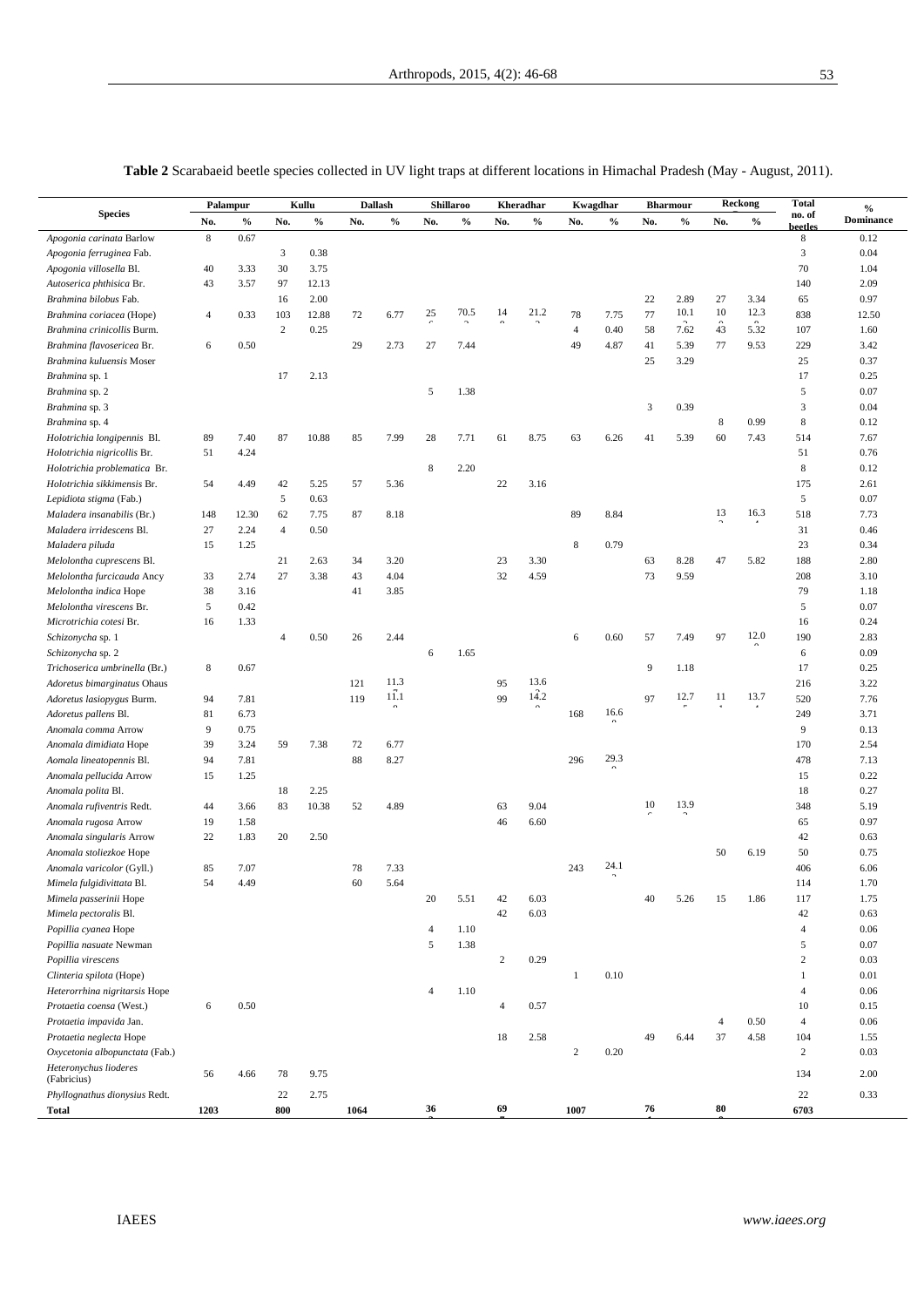|                               | Palampur        |       | Kullu            |       | <b>Tubic</b> o Bearabache because species concerted in $\sigma$ $\epsilon$ right traps at unrerent rocations in rimmerial radicon (mag<br>Dallash |       | <b>Shillaroo</b> |       | Kheradhar |       | Kwagdhar       |       | <b>Bharmour</b> |       | $1.14 \pm 0.01$<br>Reckong |       | $\omega$<br><b>Total</b> |                          |
|-------------------------------|-----------------|-------|------------------|-------|---------------------------------------------------------------------------------------------------------------------------------------------------|-------|------------------|-------|-----------|-------|----------------|-------|-----------------|-------|----------------------------|-------|--------------------------|--------------------------|
| <b>Species</b>                | No.             | $\%$  | No.              | $\%$  | No.                                                                                                                                               | $\%$  | No.              | $\%$  | No.       | $\%$  | No.            | $\%$  | No.             | $\%$  | No.                        | $\%$  | no. of                   | $\%$<br><b>Dominance</b> |
| Apogonia carinata Barlow      | 8               | 0.60  |                  |       |                                                                                                                                                   |       |                  |       |           |       |                |       |                 |       |                            |       | beetles<br>8             | 0.12                     |
| Apogonia ferruginea Fab.      |                 |       | $\overline{4}$   | 0.51  |                                                                                                                                                   |       |                  |       |           |       |                |       |                 |       |                            |       | $\overline{4}$           | 0.06                     |
| Apogonia villosella Bl.       | 35              | 2.63  | 31               | 3.98  |                                                                                                                                                   |       |                  |       |           |       |                |       |                 |       |                            |       | 66                       | 0.96                     |
| Autoserica phthisica Br.      | 58              | 4.35  | 111              | 14.25 |                                                                                                                                                   |       |                  |       |           |       |                |       |                 |       |                            |       | 169                      | 2.46                     |
| Brahmina bilobus Fab.         |                 |       | 13               | 1.67  |                                                                                                                                                   |       |                  |       |           |       |                |       | 26              | 3.12  | 19                         | 2.49  | 58                       | 0.84                     |
|                               | 5               | 0.38  | 98               | 12.58 | 60                                                                                                                                                | 5.56  | 291              | 72.39 | 130       | 19.23 | 64             | 6.39  | 92              | 11.03 | 88                         | 11.55 | 828                      | 12.06                    |
| Brahmina coriacea (Hope)      |                 |       |                  | 0.13  |                                                                                                                                                   |       |                  |       |           |       | $\tau$         | 0.70  | 70              |       | 57                         | 7.48  |                          | 1.97                     |
| Brahmina crinicollis Burm.    |                 |       | $\mathbf{1}$     |       |                                                                                                                                                   |       |                  |       |           |       |                |       |                 | 8.39  |                            |       | 135                      |                          |
| Brahmina flavosericea Br.     | 9               | 0.68  |                  |       | 29                                                                                                                                                | 2.69  | $20\,$           | 4.98  |           |       | 42             | 4.20  | 50              | 6.00  | 87                         | 11.42 | 237                      | 3.45                     |
| Brahmina kuluensis Moser      |                 |       |                  |       |                                                                                                                                                   |       |                  |       |           |       |                |       | 18              | 2.16  |                            |       | 18                       | 0.26                     |
| Brahmina sp. 1                |                 |       | 22               | 2.82  |                                                                                                                                                   |       |                  |       |           |       |                |       |                 |       |                            |       | 22                       | 0.32                     |
| Brahmina sp. 2                |                 |       |                  |       |                                                                                                                                                   |       | 3                | 0.75  |           |       |                |       |                 |       |                            |       | 3                        | 0.04                     |
| Brahmina sp. 3                |                 |       |                  |       |                                                                                                                                                   |       |                  |       |           |       |                |       | 5               | 0.60  |                            |       | 5                        | 0.07                     |
| Brahmina sp. 4                |                 |       |                  |       |                                                                                                                                                   |       |                  |       |           |       |                |       |                 |       | 5                          | 0.66  | 5                        | 0.07                     |
| Holotrichia longipennis Bl.   | 99              | 7.43  | 51               | 6.55  | 107                                                                                                                                               | 9.91  | 30               | 7.46  | 60        | 8.88  | 66             | 6.59  | 43              | 5.16  | 63                         | 8.27  | 519                      | 7.56                     |
| Holotrichia nigricollis Br.   | 62              | 4.65  |                  |       |                                                                                                                                                   |       |                  |       |           |       |                |       |                 |       |                            |       | 62                       | 0.90                     |
| Holotrichia problematica Br.  |                 |       |                  |       |                                                                                                                                                   |       | 11               | 2.74  |           |       |                |       |                 |       |                            |       | 11                       | 0.16                     |
| Holotrichia sikkimensis Br.   | 53              | 3.98  | 58               | 7.45  | 59                                                                                                                                                | 5.46  |                  |       | 29        | 4.29  |                |       |                 |       |                            |       | 199                      | 2.90                     |
| Lepidiota stigma (Fab.)       |                 |       | 3                | 0.39  |                                                                                                                                                   |       |                  |       |           |       |                |       |                 |       |                            |       | 3                        | 0.04                     |
| Maladera insanabilis (Br.)    | 182             | 13.66 | 53               | 6.80  | 89                                                                                                                                                | 8.24  |                  |       |           |       | 98             | 9.79  |                 |       | 148                        | 19.42 | 570                      | 8.30                     |
| Maladera irridescens Bl.      | 35              | 2.63  | $\tau$           | 0.90  |                                                                                                                                                   |       |                  |       |           |       |                |       |                 |       |                            |       | 42                       | 0.61                     |
| Maladera piluda               | 10              | 0.75  |                  |       |                                                                                                                                                   |       |                  |       |           |       | $\overline{4}$ | 0.40  |                 |       |                            |       | 14                       | 0.20                     |
| Melolontha cuprescens Bl.     |                 |       | 24               | 3.08  | 40                                                                                                                                                | 3.70  |                  |       | 20        | 2.96  |                |       | 66              | 7.91  | 36                         | 4.72  | 186                      | 2.71                     |
| Melolontha furcicauda Ancy    | 28              | 2.10  | $22\,$           | 2.82  | 45                                                                                                                                                | 4.17  |                  |       | 32        | 4.73  |                |       | 81              | 9.71  |                            |       | 208                      | 3.03                     |
| Melolontha indica Hope        | 33              | 2.48  |                  |       | 45                                                                                                                                                | 4.17  |                  |       |           |       |                |       |                 |       |                            |       | 78                       | 1.14                     |
| Melolontha virescens Br.      | $7\phantom{.0}$ |       |                  |       |                                                                                                                                                   |       |                  |       |           |       |                |       |                 |       |                            |       |                          |                          |
|                               |                 | 0.53  |                  |       |                                                                                                                                                   |       |                  |       |           |       |                |       |                 |       |                            |       | 7                        | 0.10                     |
| Microtrichia cotesi Br.       | 17              | 1.28  |                  |       |                                                                                                                                                   |       |                  |       |           |       |                |       |                 |       |                            |       | 17                       | 0.25                     |
| Schizonycha sp. 1             |                 |       | $\boldsymbol{2}$ | 0.26  | 28                                                                                                                                                | 2.59  |                  |       |           |       | 10             | 1.00  | 66              | 7.91  | 75                         | 9.84  | 181                      | 2.64                     |
| Schizonycha sp. 2             |                 |       |                  |       |                                                                                                                                                   |       | 8                | 1.99  |           |       |                |       |                 |       |                            |       | $\,$ 8 $\,$              | 0.12                     |
| Trichoserica umbrinella (Br.) | 3               | 0.23  |                  |       |                                                                                                                                                   |       |                  |       |           |       |                |       | 9               | 1.08  |                            |       | 12                       | 0.17                     |
| Adoretus bimarginatus Ohaus   |                 |       |                  |       | 103                                                                                                                                               | 9.54  |                  |       | 90        | 13.31 |                |       |                 |       |                            |       | 193                      | 2.81                     |
| Adoretus lasiopygus Burm.     | 112             | 8.41  |                  |       | 109                                                                                                                                               | 10.09 |                  |       | 88        | 13.02 |                |       | 99              | 11.87 | 98                         | 12.86 | 506                      | 7.37                     |
| Adoretus pallens Bl.          | 77              | 5.78  |                  |       |                                                                                                                                                   |       |                  |       |           |       | 184            | 18.38 |                 |       |                            |       | 261                      | 3.80                     |
| Anomala comma Arrow           | 12              | 0.90  |                  |       |                                                                                                                                                   |       |                  |       |           |       |                |       |                 |       |                            |       | 12                       | 0.17                     |
| Anomala dimidiata Hope        | 39              | 2.93  | 54               | 6.93  | 77                                                                                                                                                | 7.13  |                  |       |           |       |                |       |                 |       |                            |       | 170                      | 2.48                     |
| Aomala lineatopennis Bl.      | 99              | 7.43  |                  |       | 77                                                                                                                                                | 7.13  |                  |       |           |       | 284            | 28.37 |                 |       |                            |       | 460                      | 6.70                     |
| Anomala pellucida Arrow       | 24              | 1.80  |                  |       |                                                                                                                                                   |       |                  |       |           |       |                |       |                 |       |                            |       | 24                       | 0.35                     |
| Anomala polita Bl.            |                 |       | 21               | 2.70  |                                                                                                                                                   |       |                  |       |           |       |                |       |                 |       |                            |       | 21                       | 0.31                     |
| Anomala rufiventris Redt.     | 40              | 3.00  | 86               | 11.04 | 54                                                                                                                                                | 5.00  |                  |       | 73        | 10.80 |                |       | 117             | 14.03 |                            |       | 370                      | 5.39                     |
| Anomala rugosa Arrow          | 38              | 2.85  |                  |       |                                                                                                                                                   |       |                  |       | 41        | 6.07  |                |       |                 |       |                            |       | 79                       | 1.15                     |
|                               |                 |       |                  |       |                                                                                                                                                   |       |                  |       |           |       |                |       |                 |       |                            |       |                          |                          |
| Anomala singularis Arrow      | 23              | 1.73  | 26               | 3.34  |                                                                                                                                                   |       |                  |       |           |       |                |       |                 |       |                            |       | 49                       | 0.71                     |
| Anomala stoliezkoe Hope       |                 |       |                  |       |                                                                                                                                                   |       |                  |       |           |       |                |       |                 |       | 46                         | 6.04  | 46                       | 0.67                     |
| Anomala varicolor (Gyll.)     | 84              | 6.31  |                  |       | 95                                                                                                                                                | 8.80  |                  |       |           |       | 239            | 23.88 |                 |       |                            |       | 418                      | 6.09                     |
| Mimela fulgidivittata Bl.     | 73              | 5.48  |                  |       | 63                                                                                                                                                | 5.83  |                  |       |           |       |                |       |                 |       |                            |       | 136                      | 1.98                     |
| Mimela passerinii Hope        |                 |       |                  |       |                                                                                                                                                   |       | 24               | 5.97  | 42        | 6.21  |                |       | 49              | 5.88  | 8                          | 1.05  | 123                      | 1.79                     |
| Mimela pectoralis Bl.         |                 |       |                  |       |                                                                                                                                                   |       |                  |       | 41        | 6.07  |                |       |                 |       |                            |       | 41                       | 0.60                     |
| Popillia cyanea Hope          |                 |       |                  |       |                                                                                                                                                   |       | 3                | 0.75  |           |       |                |       |                 |       |                            |       | 3                        | 0.04                     |
| Popillia nasuate Newman       |                 |       |                  |       |                                                                                                                                                   |       | 5                | 1.24  |           |       |                |       |                 |       |                            |       | 5                        | 0.07                     |
| Popillia virescens            |                 |       |                  |       |                                                                                                                                                   |       |                  |       | 3         | 0.44  |                |       |                 |       |                            |       | 3                        | 0.04                     |
| Clinteria spilota (Hope)      |                 |       |                  |       |                                                                                                                                                   |       |                  |       |           |       | $\sqrt{2}$     | 0.20  |                 |       |                            |       | $\overline{2}$           | 0.03                     |
| Heterorrhina nigritarsis Hope |                 |       |                  |       |                                                                                                                                                   |       |                  |       |           |       |                |       |                 |       |                            |       | $\mathbf{0}$             | $0.00\,$                 |
| Protaetia coensa (West.)      | 5               | 0.38  |                  |       |                                                                                                                                                   |       |                  |       | 3         | 0.44  |                |       |                 |       |                            |       | $\bf 8$                  | 0.12                     |
| Protaetia impavida Jan.       |                 |       |                  |       |                                                                                                                                                   |       |                  |       |           |       |                |       |                 |       | 2                          | 0.26  | $\overline{c}$           | 0.03                     |
| Protaetia neglecta Hope       |                 |       |                  |       |                                                                                                                                                   |       |                  |       | 24        | 3.55  |                |       | 43              | 5.16  | 30                         | 3.94  | 97                       | 1.41                     |
| Oxycetonia albopunctata       |                 |       |                  |       |                                                                                                                                                   |       |                  |       |           |       |                |       |                 |       |                            |       |                          |                          |
| (Fab.)                        |                 |       |                  |       |                                                                                                                                                   |       |                  |       |           |       | $\mathbf{1}$   | 0.10  |                 |       |                            |       | $\mathbf{1}$             | 0.01                     |
| Heteronychus lioderes (Fab.)  | 62              | 4.65  | 67               | 8.60  |                                                                                                                                                   |       | $\tau$           | 1.74  |           |       |                |       |                 |       |                            |       | 136                      | 1.98                     |
| Phyllognathus dionysius Redt. |                 |       | 25               | 3.21  |                                                                                                                                                   |       |                  |       |           |       |                |       |                 |       |                            |       | 25                       | 0.36                     |
| <b>Total</b>                  | 1332            |       | 779              |       | 1080                                                                                                                                              |       | 402              |       | 676       |       | 1001           |       | 834             |       | 762                        |       | 6866                     |                          |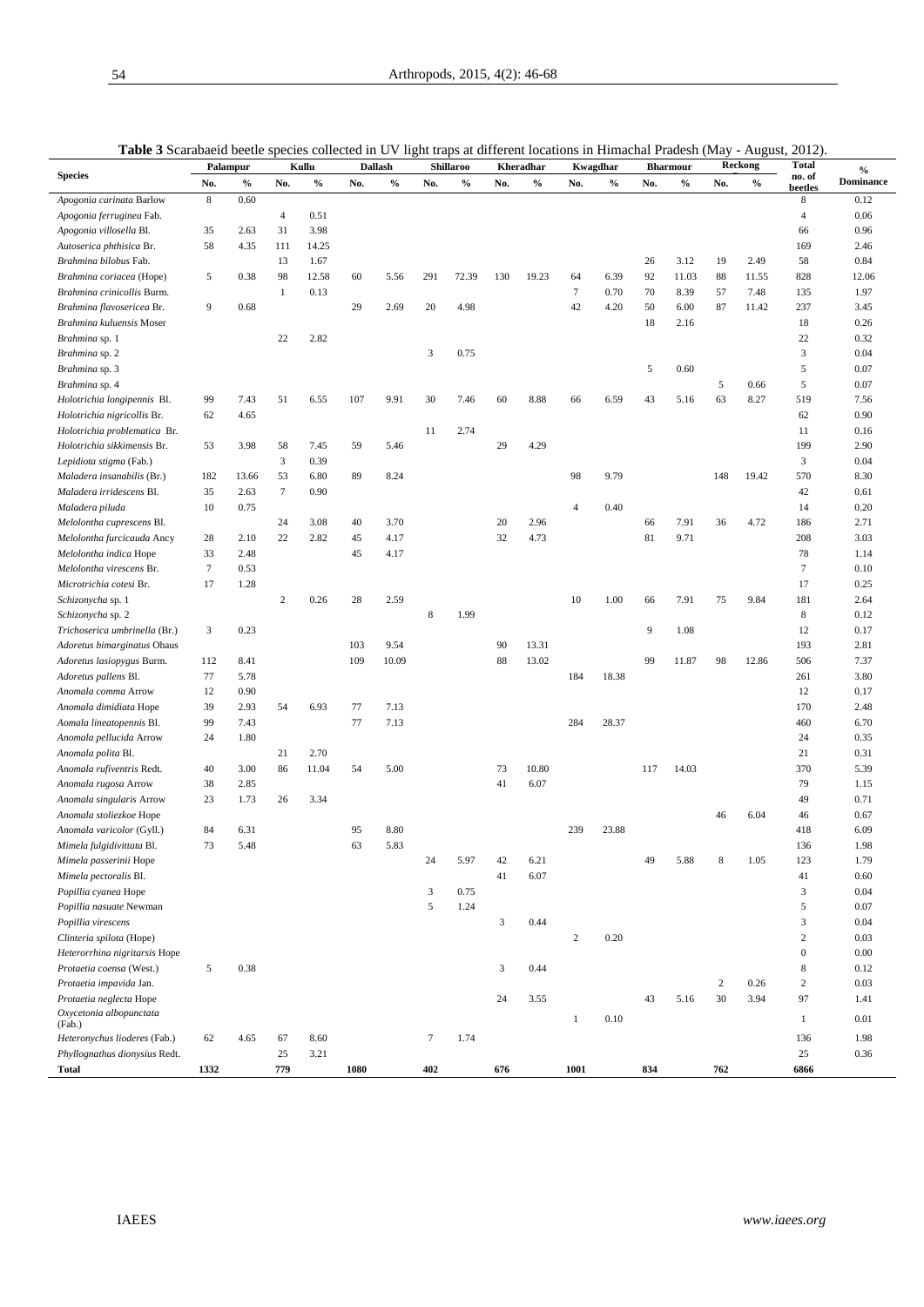![](_page_9_Figure_1.jpeg)

 **Fig. 6** Dominance diversity plot, numeric code for each species corresponds to those in Tables 2 and 3.

![](_page_9_Figure_3.jpeg)

 **Fig. 7** Dominant species of scarabaeid beetles caught in light trap in Himachal Pradesh.

Chandel et al. (1994) reported that *B. coriacea* constituted 13.4-18.9% of total beetle catch on light trap at Nauni in Solan, Himachal Pradesh. In Kullu valley, *B. coriacea* comprised up to 26.87% of total catch in light trap (Kumar et al., 2007). This is the most abundant species in Shimla hills constituting 96.38% of total beetle catch at Shillaroo. At Kheradhar, *B. coriacea* accounted to 84.95% of total catch (Gupta, 2012). Kumar et al. (1996) reported that *M. insanabilis* was the most predominant species in Kullu valley and comprised of 16.04 - 29.58% of the total beetle catch in the light trap. *Anomala lineatopennis* was the predominant species at Palampur (Chandel et al., 2010) and Kwagdhar (Anon, 2010). *Holotrichia longipennis* (357 beetles/trap) constituted 5.26% of the total scarabaeid beetles collected in light trap during 2011-12. It accounted for 11.2- 13.7% of the total beetle catch at Nauni (Chandel et al., 1994), 10.66-18.43% in Kullu valley (Kumar et al., 2007) and 5.05% at Palampur (Mehta et al., 2010). According to Sushil et al. (2006), *H. longipennis* is the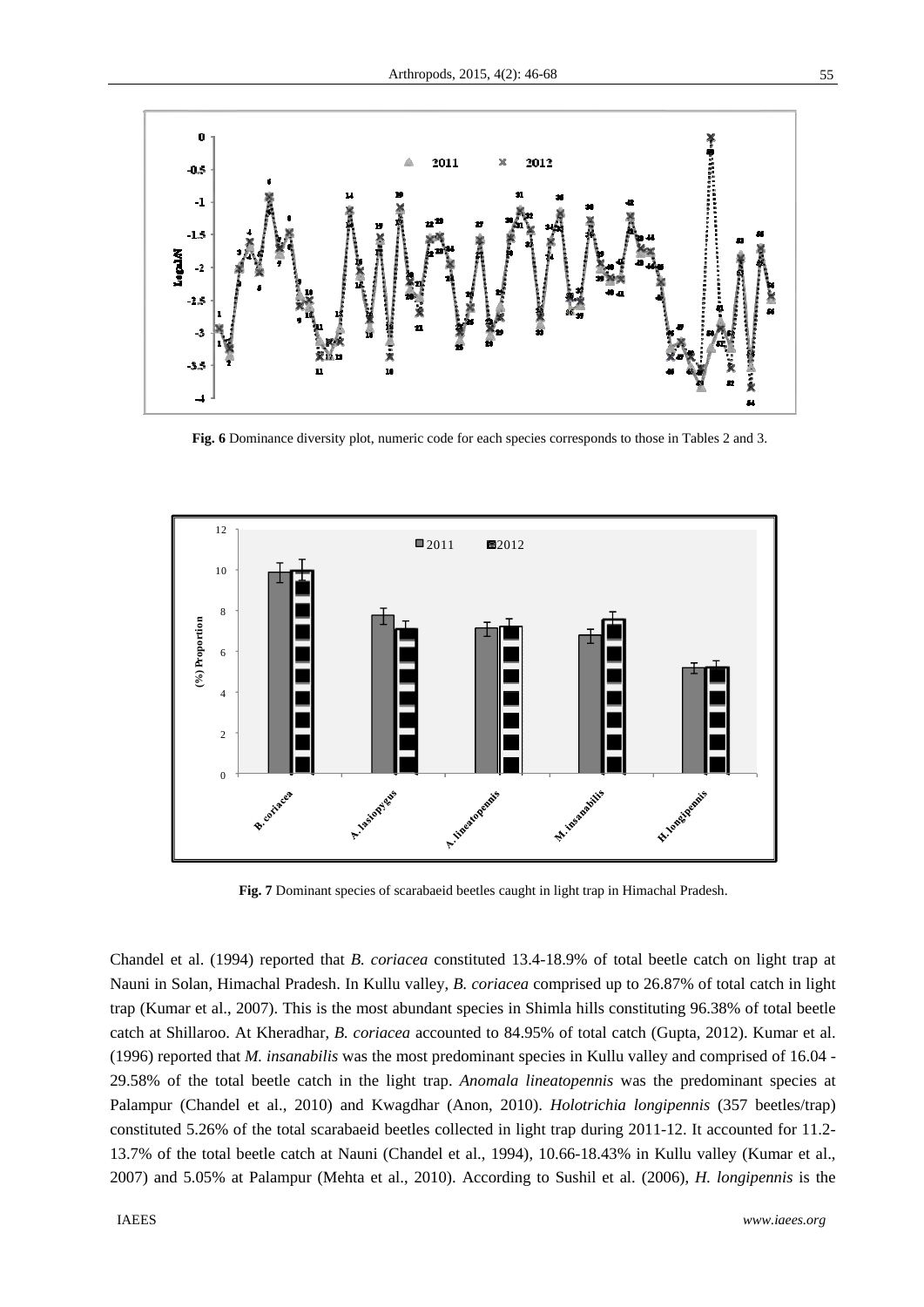most abundant species in Uttrakhand (8.15-10.41% of total beetle catch). Five species *viz., O. albopunctata, C. spilota, P. impavida, P. cynea* and *A. ferruginea* were least abundant species in Himachal Pradesh and were region specific (Tables 2 and 3). The species *H. nigritarsis* was observed only during 2011. The scarabaeid beetles were quite abundant in the Himalayan region, India. The average light trap catch per month was 257.13 beetles/trap and maximum numbers were recorded in Zone II. In zone III and IV, the average trap per month was 196.56 and 197.81 beetles/trap, respectively. Maximum species diversity was recorded in the mid hills (zone I and II), where 38 species were recorded.

| <b>Site</b>    | <b>Site</b>    | No. of     | No. of     | <b>Shared</b>  | <b>Sorensen</b> | <b>Jaccard</b> | <b>Bray Curtis</b> |
|----------------|----------------|------------|------------|----------------|-----------------|----------------|--------------------|
| $I^*$          | $\Pi^*$        | species at | species at | species        | index           | index          | index              |
|                |                | site 1     | site II    |                |                 |                |                    |
| 1              | $\overline{c}$ | 29         | 21         | 11             | 0.3607          | 0.1803         | 0.4573             |
| 1              | 3              | 29         | 16         | 10             | 0.3636          | 0.1818         | 0.5867             |
| 1              | $\overline{4}$ | 29         | 10         | 3              | 0.1429          | 0.0714         | 0.0485             |
| 1              | 5              | 29         | 12         | 7              | 0.2917          | 0.1458         | 0.2947             |
| 1              | 6              | 29         | 14         | 8              | 0.3137          | 0.1569         | 0.3891             |
| 1              | 7              | 29         | 15         | 8              | 0.3077          | 0.1538         | 0.2342             |
| 1              | 8              | 29         | 14         | 5              | 0.2083          | 0.1042         | 0.2944             |
| $\overline{c}$ | 3              | 21         | 16         | 10             | 0.4255          | 0.2128         | 0.4549             |
| $\overline{c}$ | 4              | 21         | $10\,$     | $\mathbf{2}$   | 0.1212          | 0.0606         | 0.2253             |
| $\overline{c}$ | 5              | 21         | 12         | 6              | 0.3077          | 0.1538         | 0.3968             |
| $\overline{c}$ | 6              | 21         | 14         | 4              | 0.2051          | 0.1026         | 0.2313             |
| $\overline{2}$ | 7              | 21         | 15         | 9              | 0.4000          | 0.2000         | 0.3472             |
| $\overline{c}$ | 8              | 21         | 14         | $\overline{7}$ | 0.3333          | 0.1667         | 0.3296             |
| 3              | 4              | 16         | $10\,$     | 3              | 0.2069          | 0.1034         | 0.1780             |
| 3              | 5              | 16         | 12         | $\,8\,$        | 0.4444          | 0.2222         | 0.5179             |
| 3              | 6              | 16         | 14         | 7              | 0.3784          | 0.1892         | 0.4085             |
| 3              | 7              | 16         | 15         | 8              | 0.4103          | 0.2051         | 0.4449             |
| 3              | 8              | 16         | 14         | 7              | 0.3784          | 0.1892         | 0.4476             |
| 4              | 5              | 10         | 12         | 3              | 0.2400          | 0.1200         | 0.4113             |
| 4              | 6              | 10         | 14         | 3              | 0.2222          | 0.1111         | 0.1942             |
| 4              | 7              | 10         | 15         | 4              | 0.2759          | 0.1379         | 0.3185             |
| 4              | 8              | 10         | 14         | 4              | 0.2857          | 0.1429         | 0.2647             |
| 5              | 6              | 12         | 14         | $\overline{c}$ | 0.1429          | 0.0714         | 0.1631             |
| 5              | 7              | 12         | 15         | 7              | 0.4118          | 0.2059         | 0.5364             |
| 5              | 8              | 12         | 14         | 6              | 0.3750          | 0.1875         | 0.4186             |
| 6              | 7              | 14         | 15         | 5              | 0.2941          | 0.1471         | 0.1912             |
| 6              | 8              | 14         | 14         | 6              | 0.3529          | 0.1765         | 0.3152             |
| $\overline{7}$ | 8              | 15         | 14         | 10             | 0.5128          | 0.2564         | 0.6080             |

**Table 4** Data matrix with beta diversity values obtained through Sorensen similarity index, Jaccard similarity index and Bray Curtis index with number of species per site and number of shared species for 2011-12.

# **3.3 Species diversity across locations**

A large variation was observed in diversity and abundance of species across locations. Abundance of scarabaeid beetles was three times greater at Palampur (1203 adults during 2011 and 1332 in 2012) with 29 species from 13 genera, comprising 18.68% of the total scarabaeid species during 2011-2012 as compared to Shillaroo (363 adults during 2011 and 402 in 2012), constituting 5.63% of total catch during 2011-12 with 10 species belonging to 7 genera (Tables 2 and 3). Abundance and diversity of scarabaeid beetles was significantly and negatively correlated with altitude ( $p<0.01$  or  $p<0.05=$  -0.697). At Dallash, 1,064 and 1,080 beetles from 16 species belonging to 10 genera were collected during 2011 and 2012, respectively, which constituted 15.80% of the total catch. The highest numbers of beetles were collected in Kwagdhar and Dallash, which belonged to subfamily Rutelinae. At other sites most of the beetles belonged to Melolonthinae in terms of numbers of adults collected (Tables 2 and 3). At Kwagdhar, Kheradhar, Reckong Peo, Bharmour and Kullu,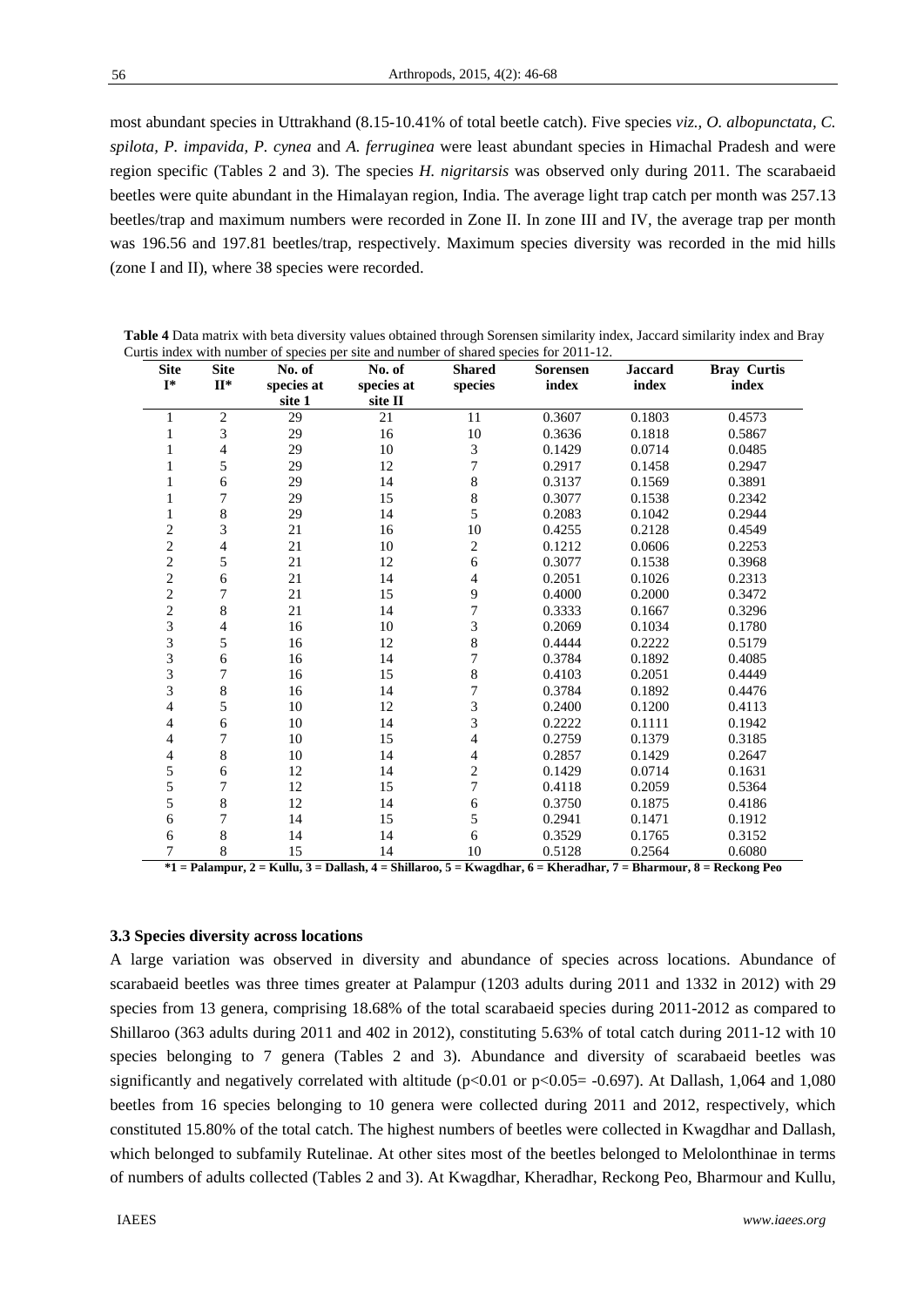the number of species ranged from 12-21 (Fig. 8a) constituting 14.80, 10.12, 11.57, 11.75 and 11.64% of the total catch during 2011-12, respectively. No beetles of the subfamily Dynastinae were collected during the study period from Dallash, Kheradhar, Kwagdhar, Bharmour and Reckong Peo. Similarly, from Dallash, no species belonged to subfamily Cetoniinae were recorded. The general diversity of scarab beetles at each site is shown in Tables 2 and 3.

# **3.4 Emergence pattern and activity period**

 To study the beetle's emergence pattern and peak activity period at different locations, data were recorded for four months, i.e., May-August. Adult emergence starts in May at all the locations comprising 3.86-12.97% of the total catch in Shillaroo, Kheradhar, Kullu, Bharmour, Palampur and Dallash, respectively, during 2011 (Fig. 9). A similar trend was observed during 2012 at all the locations (Fig. 10). However, the scarab catch was maximum in Kwagdhar during the month of May (36.54%) because of the high abundance of rutelinids, especially *A. lineatopennis* and *A. varicolor* suggesting that May is the peak activity period for rutelinids (Figs. 9 and 10). At Reckong Peo, no scarab activity was recorded during May (Figs. 9 and 10). Total beetle catch was maximum in June at all the locations which coincided with onset of monsoon rains except at Reckong Peo, where the beetle catch was highest in July 2011 (55.32% of total beetle catch at Reckong Peo). Reckong Peo is located in the dry temperate zone of Himalayas and monsoon rains starts in late July. There was a direct relationship with occurrence of pre-monsoon rains and peak activity of scarabaeids. By the end of the August the scarab activity began to decline, with minimum catch at all the locations (Figs. 9 and 10).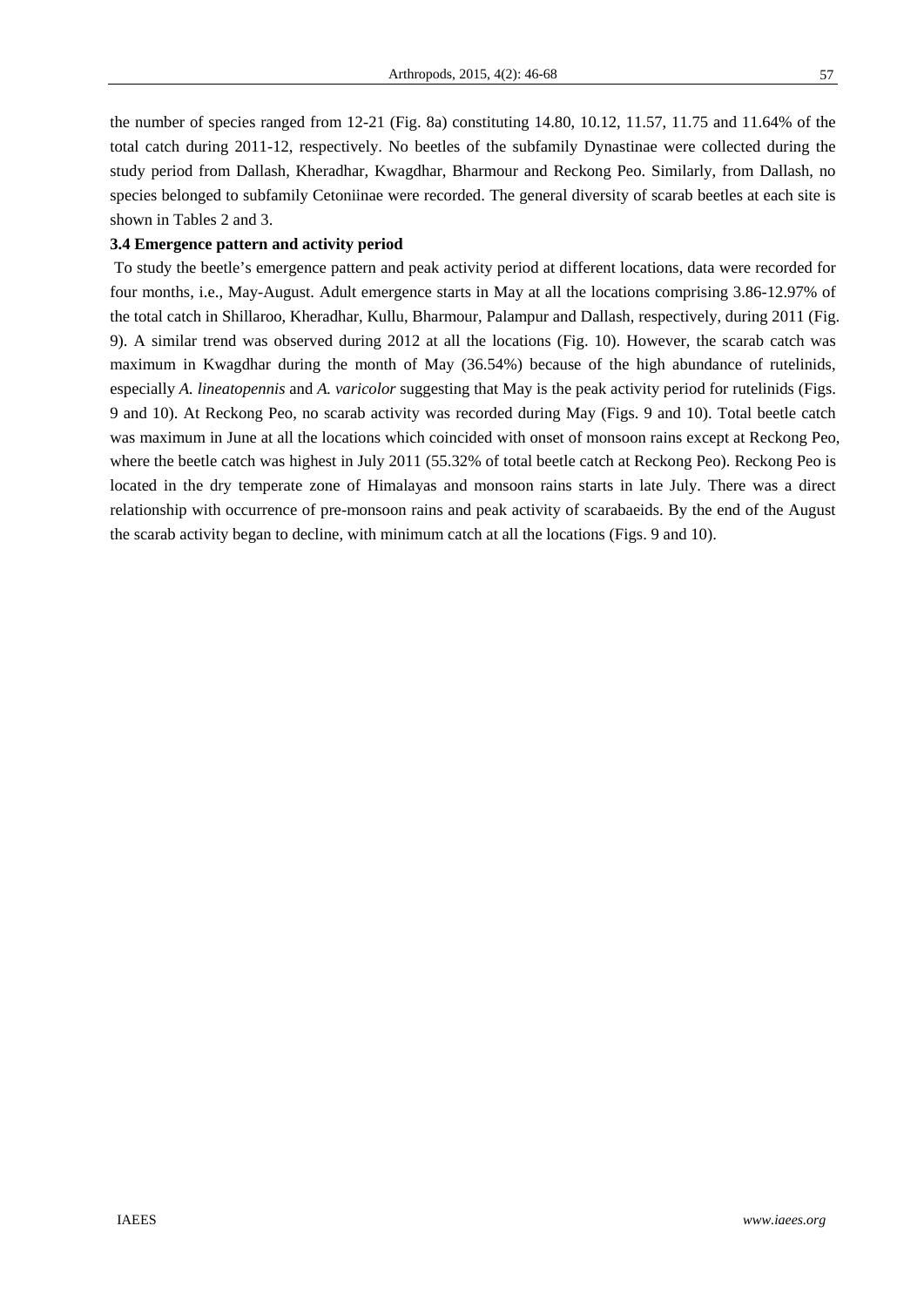![](_page_12_Figure_1.jpeg)

**Fig. 8** Scarabaeid beetle diversity at eight study sites in Himachal Pradesh. a) Number of Species, b) Total number of beetle specimen, c) Shannon index (H'), d) Simpson's index of diversity (D), e) Simpson's reciprocal index ( 1/D), and f) Pielou's evenness index (J').

![](_page_12_Figure_3.jpeg)

 **Fig. 9** Monthwise catch of scarabaeid beetles in light traps during 2011.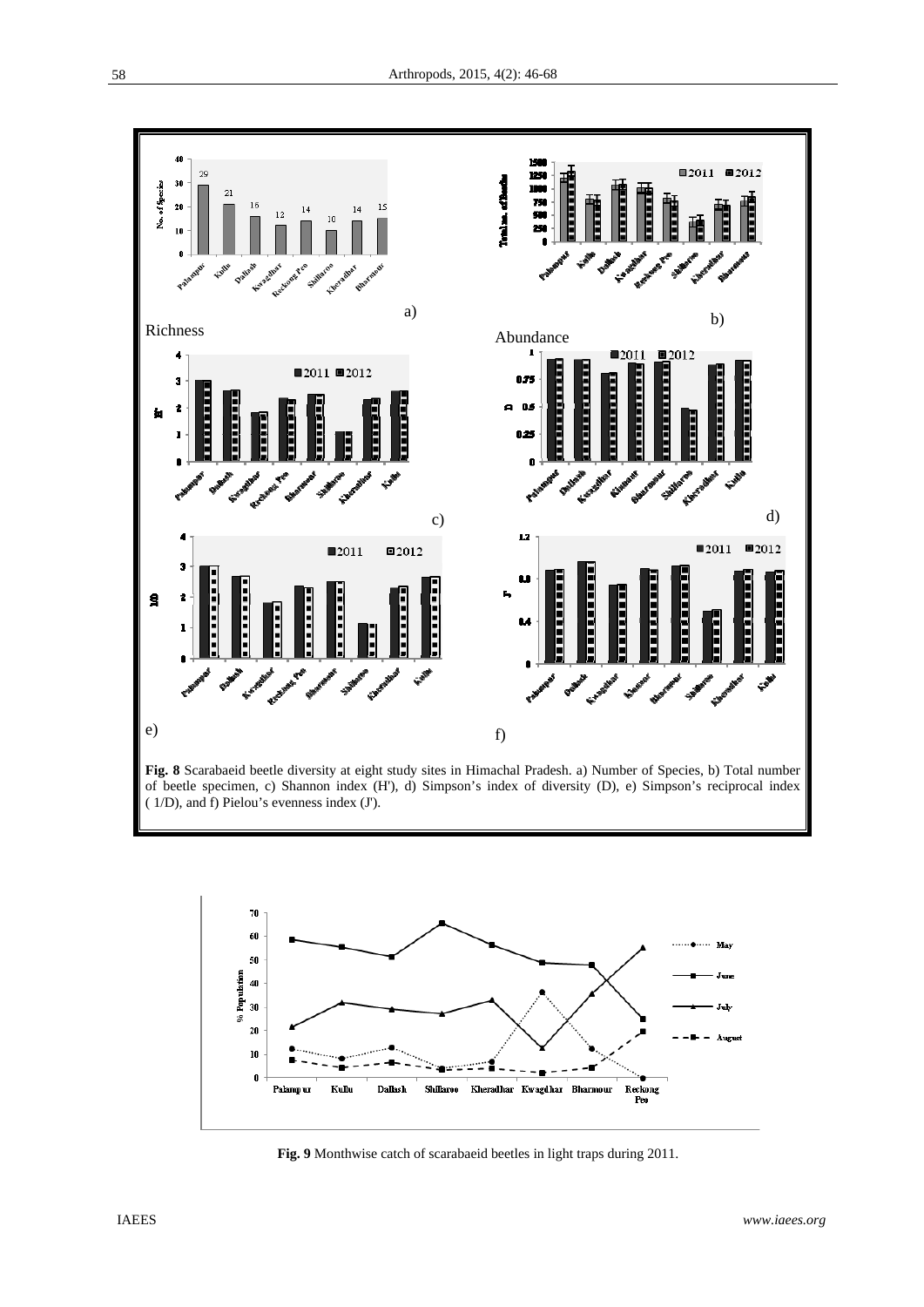![](_page_13_Figure_1.jpeg)

**Fig. 10** Monthwise catch of scarabaeid beetles in light traps during 2012.

# **3.5 Diversity analysis**

The overall diversity of scarabaeid beetles in Himachal Pradesh, as revealed by light trap catches, is depicted in Fig. 8. The Simpson's index (D) was  $\geq 0.90$  at Palampur, Dallash, Reckong Peo, Bharmour and Kullu during 2011 and at Palampur, Dallash, Bharmour and Kullu in 2012. At Palampur, the Simpson's index of diversity ( $D = 0.94$ ) was highest followed by Dallash ( $D = 0.93$ ). At Kwagdhar, Simpson's index was 0.81. At Shillaroo, it was lowest (D = 0.46 - 0.49). The Simpson's reciprocal index was maximum at Shillaroo ( $1/D =$ 2.04 - 2.17) and minimum at Palampur  $(1/D = 1.06)$ . The maximum Simpson's index and minimum Simpson's reciprocal index at Palampur indicated that scarabaeid community at Palampur consisted of maximum number of species (Fig. 8) with more or less similar abundance. Similar trend was observed at Dallash, Reckong Peo, Bharmour, and Kullu. At Kwagdhar, the species richness was low, and with greater variation in abundance of different species. At Shillaroo, the species richness was lower than at Kwagdhar. Shillaroo had the lowest Shannon index  $(H' = 1.12 - 1.17)$  and Pielou's evenness index  $(J' = 0.49 - 0.51)$  during 2011 and 2012, respectively (Fig. 8). These values for Shannon index and Pielou's evenness index showed poor species richness, with least evenness in relative abundance of different species. The beetle community at Shillaroo was least diverse. This unevenness of scarabaeid community was mainly due to the dominance of *B. coriacea*, which comprised of more than 70% of total beetle catch.

The Shannon index was maximum  $(H = 3.01 - 3.03)$  at Palampur and Pielou's evenness index ranged 0.89 - 0.90 (Fig. 8) suggesting maximum abundance of scarabaeid beetles species at Palampur. There exists a local variation among the scarabaeid beetles, but the evenness was high. Since Shannon index was  $> 3$ , there was no dominance of any particular species at Palampur (Fig. 8). A community dominated by few species is considered to be less diverse than one with a high species richness and evenness (Dhoj et al*.* 2009). There was considerable variation in the diversity of scarabaeid beetles across locations an observation reported by several workers in the past (Chandel et al*.*, 1994; Anon, 2008, 2009, 2010). Variation in beetle diversity might be due to variation in vegetation, crops grown, and altitude and soil types.

Beta diversity was also calculated for different locations, which is one of most important measure to compare abundance, richness and diversity within sites. Diversity within the sites by using Bray-Curtis index, Sorensen's similarity index and Jaccard index was calculated by pooling the data for 2011-2012. The shared species statistics between different landscapes of Himachal Pradesh is given in Table 4. The Bray-Curtis index indicated 60.80% similarity between Bharmour and Reckong Peo. Jaccard index and Sorensens index also indicated a similar pattern with 25.64 and 51.28% similarity, respectively, between Bharmour and Reckong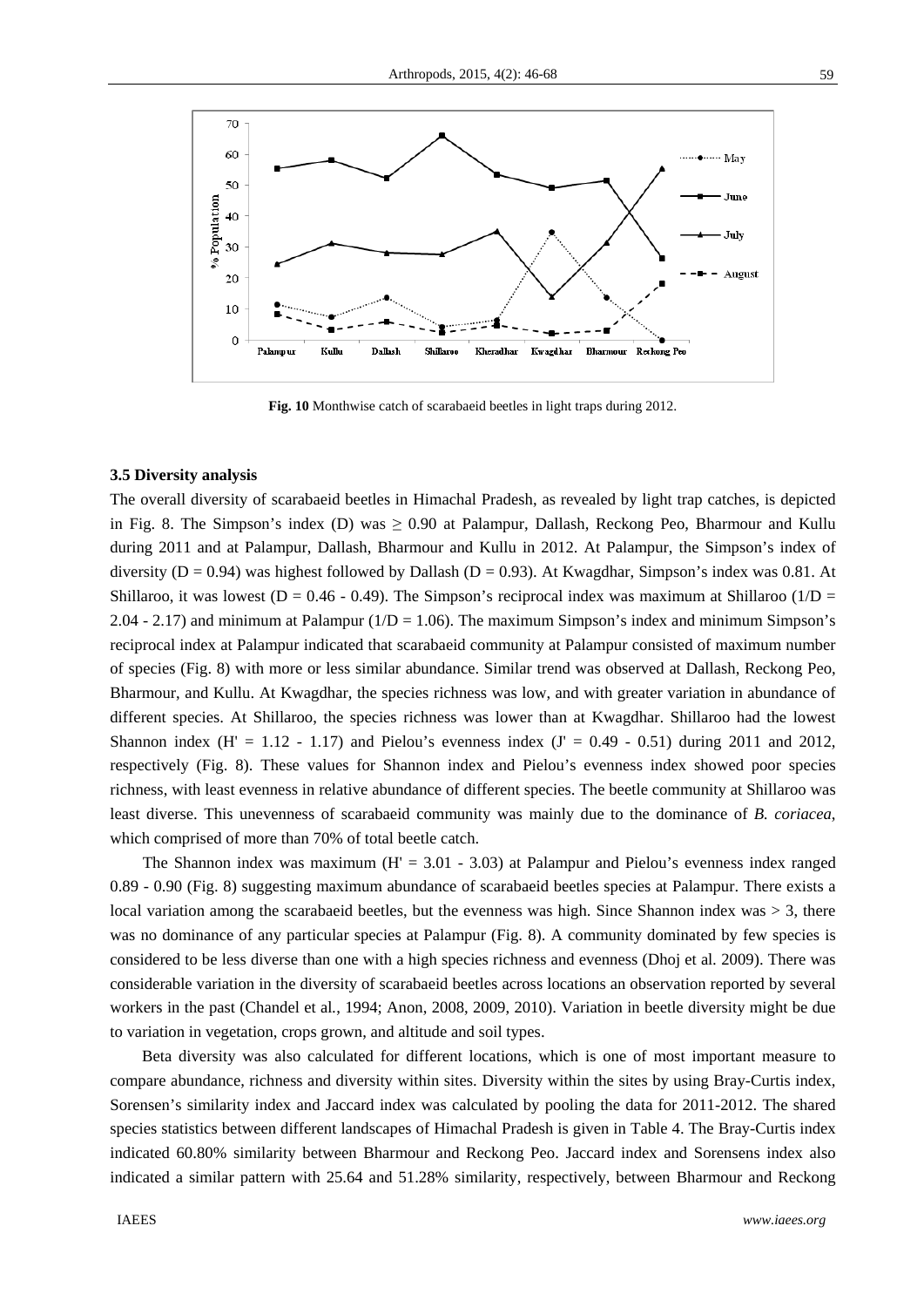Peo which had the highest similarity across locations. The Bray-Curtis index was minimum (0.0485) between Palampur and Shillaroo which indicating that these two sites have poor similarity in terms of diversity, richness and abundance.

### **3.6 Species turnover comparison across the locations**

Jaccard similarity coefficient matrix was used to find out the differences in species composition between the locations. Dendrogram prepared by using Jaccard similarity matrix for clustering of habitats with similar diversity is given in Fig. 11. Clustering was measured on the basis of similarity, richness and abundance of the scarab taxa. Palampur, Kullu, Dallash and Shillaroo were in a single cluster while Kheradhar and Reckong Peo in another cluster. Kwagdhar and Bharmour were placed in separate clusters. The composition and population structure of scarabs species were similar between Palampur, Kullu and Dallash whereas, Bharmour area was completely different from these clusters.

#### **4 Discussion and Conclusions**

In the present study, 56 species belonging to subfamilies Melolonthinae, Rutelinae, Cetoniinae and Dynastinae were recorded from the eight locations in the northwestern Himalayan region of Himachal Pradesh. More than 50% of the species found in Palampur and Kullu which have one of most important and diverse scarab fauna in India (Chandra, 2005; Kumar et al., 2007; Chandel et al., 1994). These habitats had a diverse scarabs beetle fauna, because they are rich in vegetation for feeding, mating and nesting (Cherty et al., 2008; Dhoj et al., 2009; Bhalla and Pawar, 1964; Kumar et al., 1996, 2005). These agroecological regions have a high scarab diversity for historical, geographical and landscape reasons. There is a long history of fruit and vegetable cultivation in these regions which serve as important adult and larval food, for conserving the scarab fauna. The surveyed landscapes are located in sub-tropical and dry temperate latitudinal region (N  $30^0$ , 45.409'-32<sup>0</sup>, 05.666' (Table 1)), with a broad altitude range (1222 - 2479 m amsl; Table 1, Fig. 1), which facilitated the diversity of scarab fauna in different habitats. Most of the landscapes are surrounded by natural vegetation, which might contribute to greater diversity of scarab fauna in the region (Dhoj et al., 2009; Khanal et al., 2012; Chandra and Gupta, 2012). *B. coriacea* was the dominant species in high hills and dry temperate zones, whereas *H. longipennis* was dominant in the mid hills.

There was a large variation in beetle abundance in different landscapes across years 2011 and 2012 (Tables 2 and 3). The abundance and diversity decreased with an increase in altitude. Species richness was significantly and negatively correlated with altitude. The possible reason may be low temperatures of high altitudes which limits the growth and development of scarabs. A similar relationship has been observed in the Iberian mountains of Spain (Martin-Piera et al., 1992; Romero-Alcaraz and Avila, 2000) and, the central region of mainland Japan (Imura et al., 2010). The species richness at Palampur and Kullu was exceptionally high as compared to the other landscapes. This might be due surrounding uncultivated wild habitats, which served as a source of scarab beetles. The broad leaved deciduous forests and pastures increase species richness, whereas artificial coniferous forests decrease species richness (Imura et al., 2011). A positive relationship between local abundance and the distribution range of species is a ubiquitously observed phenomenon in taxonomic assemblages (Hanski, 1982; Brown, 1984; Lawton, 1993, and Gaston, 1996). In the present study, all the species exhibited such a relationship. These findings are in conformity with the earlier studies by Chandra (2005), Chandra and Gupta (2012), Dhoj et al. (2009), Hanski and Koskela (1978) and Romero-Alcaraz and Avila (2000). A positive distribution-abundance relationship is significant in conservation and the species with restricted host range and small populations are more vulnerable to human activities, risk of extinction and likely emergence of new pests or secondary pest problems in managed ecosystems (Lawton, 1996). The results of the present study also stressed the need for continuous large scale monitoring to assess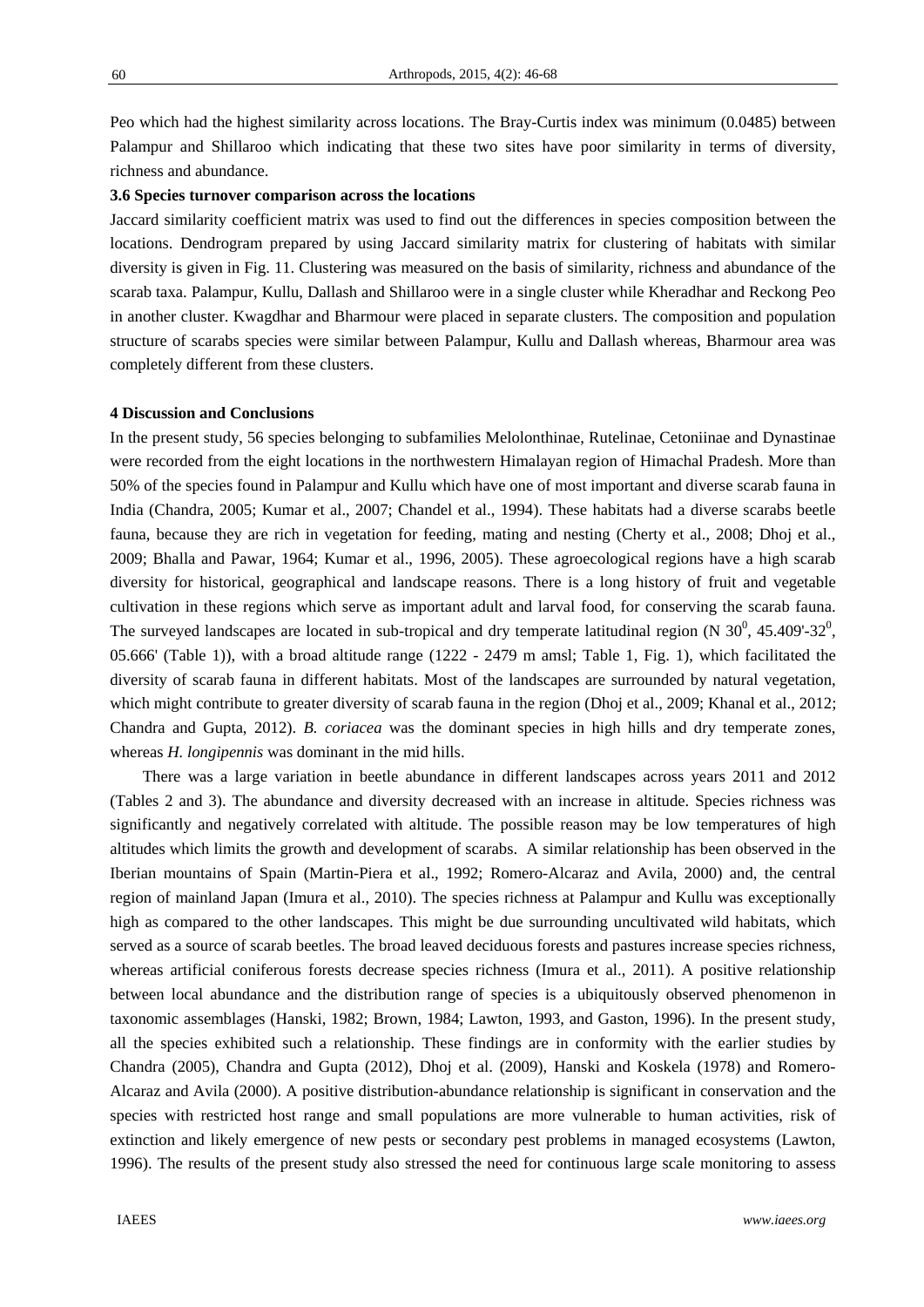the distribution and abundance of scarab beetles for effective conservation of species, as well as to study their movements/shifts from forests to cultivated crops of agricultural and horticultural importance.

![](_page_15_Figure_2.jpeg)

(Jaccard similarity matrix-abundance)

**Fig. 11** Dendrogram comparing different sites for scarabaeid beetle species assemblage (b = Palampur, c = Kullu, d = Dallash, e  $=$  Shillaroo,  $f =$  Kwagdhar,  $g =$  Kheradhar,  $h =$  Bharmour, I = Reckong Peo).

![](_page_15_Figure_5.jpeg)

**Fig. 12** Overall emergence pattern of scarabaeid adults in Himachal Pradesh, India (2011-2012).

In the present study 13,569 adults of scarabaeid beetles belonging to 56 species of 4 subfamilies were recorded from different landscapes. The five most dominating species were *B. coriacea*, *A. lasiopygus, A. lineatopennis, M. insanabilis* and *H. longipennis*. Melolonthinae was most dominant with 29 species, comprising 51.79% (Fig. 4) of the total species followed by Rutelinae with 19 species (33.93%). *Anomala* was the most dominant genus with 17.86% of total species followed by *Brahmina* (16.07% of total species). Chandra (2005) collected 89 species of phytophagous scarabs in Himachal Pradesh, belonging to 33 genera. He reported 34 species in subfamily Melolonthinae, and recorded maximum diversity (13 species) under the genus *Anomala*. Mehta et al. (2010) reviewed the status of whitegrubs in north western Himalaya and listed 116 species belonging to 43 genera, with maximum diversity in the genus *Anomala* (19 species). Maximum species diversity in the present study was in genus *Anomala*. June was the most critical month for planning management and conservation strategies for the scarab beetles, as 50.80% (Fig. 12) of the total scarab beetles were trapped in June followed by July. Among the collected species, *B. coriacea*, *B. flavosericea, B. crinicollis,*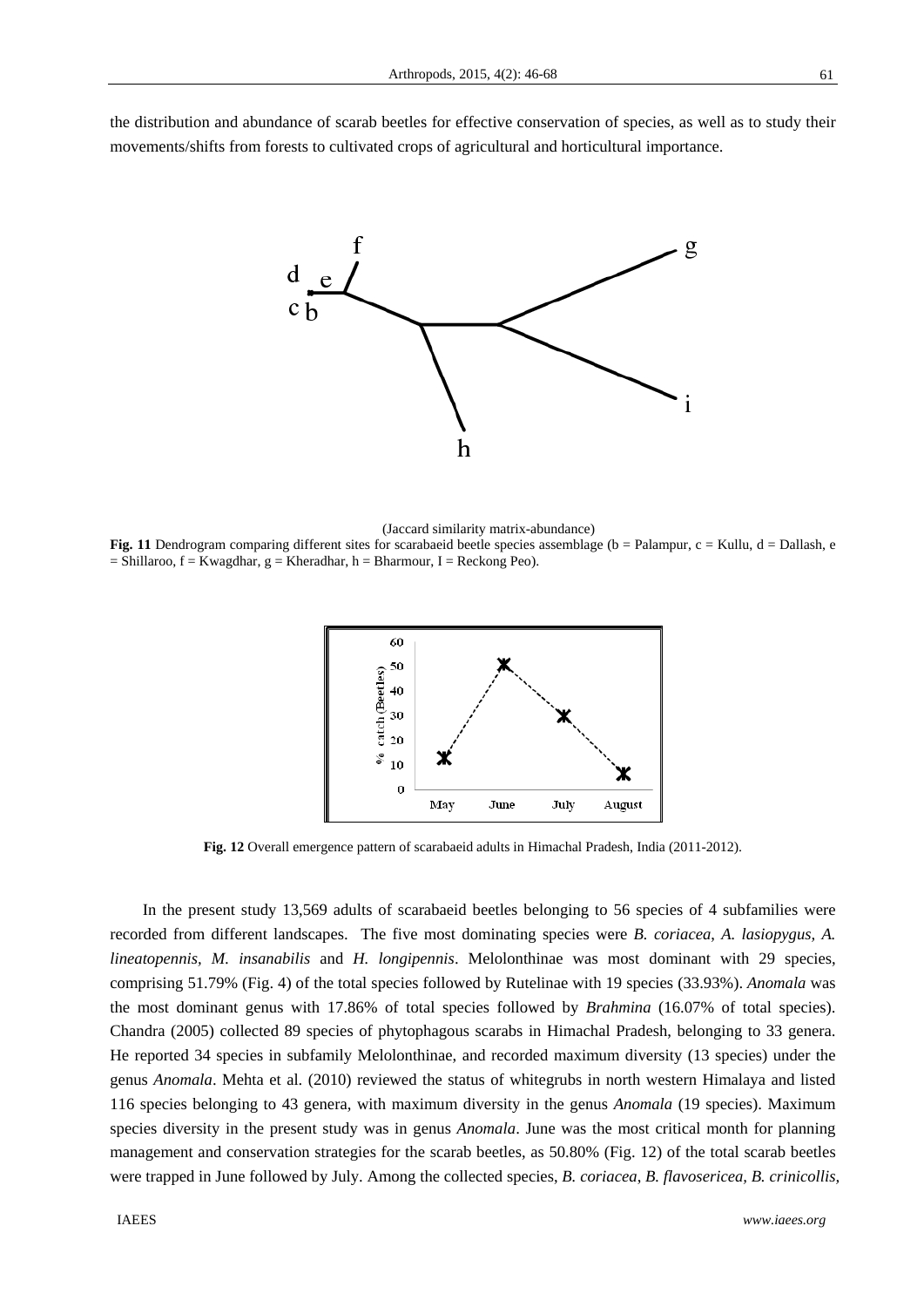*H. longipennis, H. sikkimensis, A. lineatopennis, A. dimidiata, A. varicolor, M. indica, M. furcicauda, M. cuprescens, Schizonycha* spp.*, M. insanabilis, M. cotesi, H. lioderes, P. dionysius, Popillia* spp.and *C. spilota* has been reported to be of agricultural and horticultural pests.

The structure of the organism's diversity at the landscape scale can be analyzed by using within community (α diversity) and between community (β diversity) (Whittaker, 1972; Magurran, 1988; Southwood and Herderson, 2000). To understand the structure and functioning of the ecosystem, it is important to specify how species composition and distribution are determined. Beta diversity indicates that species composition over large areas, which fluctuates in a random (Legendre et al. 2005). The present study supported second and third hypotheses as Beta diversity was observed to be <50% between the locations except Bharmour and Reckong Peo (60.80% similarity) and Kwagdhar and Bharmour (53.64% similarity) and Dallash and Kwagdhar (51.79% similarity). The overall results of beta diversity analysis indicated that Himachal Pradesh has a rich diversity of scarabaeid beetles and shared species between the landscapes were very low. This may be because of differences in cropping patterns and the surrounding wild habitats. Differences in climatic, edaphic and landscape management may be responsible for the observed differences in beta diversity of beetle communities in the Himalayan regions.

Biodiversity surveys play a crucial role in providing information for conservation, justification for the protected areas as well as designing and development of pest management plans (Spector and Forsyth, 1998). Mid hill regions in Himachal Pradesh were rich in diversity of scarab beetles. The information on species diversity, abundance, richness and dominance will be helpful for planning strategies for conservation of ecosystems and biological health of natural habitats. This information can be utilized to solve the increasing menace of scarab beetles in field crops and fruit trees in the Himalayan regions in Himachal Pradesh.

### **Acknowledgements**

We are grateful to Dr. V. V. Ramamurthy (Principal Scientist), Division of Entomology, IARI, New Delhi and Dr. Sunil Singh (Principal Scientist), Division of Entomology, FRI, Dehradun for their help in identification of scarabaeid species. We are also thankful to Dr. K. D. Sharma and Dr. Rajesh Thakur, Department of Agriculture Economics, CSKHPKV, Palampur, Himachal Pradesh for their help in data analysis. The study was supported by the funding of Department of Science and Technology (DST), Government of India, New Delhi, in the form of INSPIRE Fellowship. We are thankful to Network Coordinator, All India Network Project on Whitegrubs and Other Soil Arthropods, Jaipur for providing necessary facilities and encouragement.

#### **References**

- Ahrens D. 2005. Illustrated key of phytophagous scarabs of the Chitwan region (Nepal): Including figures of adults of white grubs recorded in the IPM project entitled "Identification of whitegrub species of Nepal". Project report NE36 (43636) Version 1.2
- Ali ATM. 2001. Biosystematics of phytophagous scarabaeidae-An Indian Overview. In: Indian Phytophagous Scarabs and their Management. Present Status and Future Strategies (Sharma G, Mathur YS, Gupta RBL eds). 5-37, Agrobios, India
- Anonymous. 2008. Annual Report, 2007-08. All India Network project on White Grubs and Other Soil Arthropods, Palampur, India
- Anonymous. 2009. Annual Report, 2008-09. All India Network project on White Grubs and Other Soil Arthropods, Palampur, India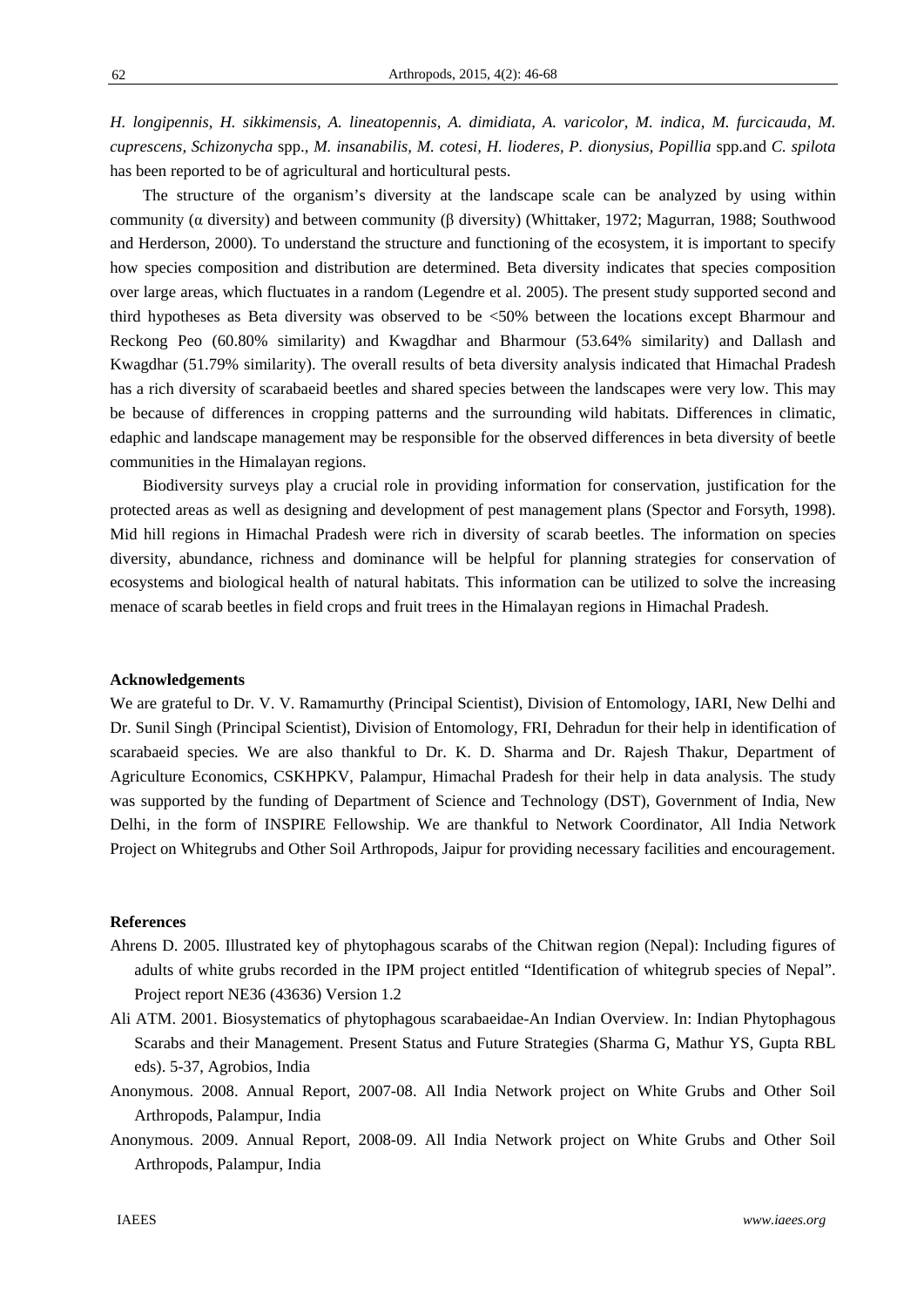- Anonymous. 2010. Annual Report, 2009-10. All India Network project on White Grubs and Other Soil Arthropods, Palampur, India
- Arrow GJ. 1917. The fauna of British India. Including Ceylon and Burma. Coleoptera, Lamellicornia Part 2 (Rutelinae: Desmonycinae and Euchirinae). Taylor and Francis, London, UK
- Bakhetia DRC, Sohi AS. 1982. Scarabaeid beetles collected in the light traps. Journal of Soil Biology and Ecology, 2: 99-100
- Bhagat RM, Kashyap NP. 1997. A preliminary study on white grubs of Dhauladhar foot hills (Himachal Pradesh) and adjoining areas. Indian Journal of Entomology, 59: 337-340
- Bhalla OP, Pawar AD. 1977. A survey study of insect and non insect pests of economic importance in Himachal Pradesh. Tikku and Tikku, Kitab Mehal, Bombay India
- Bhat OK, Bhat AA, Kaul VK. 2005. Faunistic studies of white grubs in Kashmir. Insect Environment, 11: 14- 15
- Bhawane GP, Mamlayya AB, Wagh SR, Chougule AK. 20120 Diversity of white grub beetles and their host range from northern western ghats, Kolhapur District (MS) India. The Bioscan, 7: 589-596
- Brown JH. 1984. On the relationship between abundance and distribution of species. American Naturalist, 14: 255-279
- Chandel RS, Gupta PR, Chander R. 1994. Diversity of scarabaeid beetles in mid hills of Himachal Pradesh. Himachal Journal of Agriculture Research, 20: 98-101
- Chandel RS, Mehta PK, Verma KS, Sharma PC. 2010. A survey study of white grubs of economic importance in Himachal Pradesh. In: Proceedings of National Conference on Plant Protection in Agriculture through Ecofriendly Techniques and Traditional Farming Practice. 441-442, Durgapur Rajasthan, India
- Chandra K, Gupta D. 2012. An inventory of scarab beetles (Coleoptera: Scarabaeidae) of Achanakmar-Amarkantak Biosphere Reserve, Chhattisgarh, India. International Journal of Science and Nature, 3: 886- 891
- Chandra K. 2005. Insecta: Coleoptera: Scarabaeidae. Zoological Survey of India, Fauna of West Himachal (Part 2). 141-155, India
- Chandramohan N, Nanjan K. 1991. Pattern of emergence of white grubs in Nilgiris. South Indian Horticulture, 39: 382-383
- Chao A. 2004. Species richness estimation. In: Encyclopedia of Statistical sciences (Balakrishnan N, Read CB, Vidakovic B, eds). Wiley, New York, USA
- Chenchaiah KC. 2006. Biology and control of white grubs of arecanut in Sub-Himalayan Tarai region of West Bengal. Indian Journal of Plant Protection, 34: 33-35
- Cho SS, Kim SH, Yang JS. 1989. Studies on the seasonal occurrence of the white grubs and the chafers, and on the species of chafers in the Peanut fields in Yeo-Ju area. Res Rep of Rural Development Admin: Crop Protection, 31: 19-26
- Coscaron MC, Melo MC, Coddington JA, Corronca J. 2009. Estimating biodiversity: a case study on true bugs in Argentinian wetlands. Biodiversity and Conservation, 18: 1491-1507
- Cronin JT, Hayes JL, Turchin P. 2000. Evaluation of traps used to monitor southern pine beetle aerial populations and sex ratios. Agriculture and Forest Entomology, 2: 69-76
- Dashad SS, Chauhan R, Choudhary OP. 2008. Emergence of different species of white grub beetles in relation to abiotic factors based on light trap catches. Research on Crops. 9: 688-691
- Dethier VG. 1953. Vision. In: Insect Physiology (Roeder KD, ed). 488-522, Wiley New York, USA
- Devi N, Raj D, Kashyap NP. 1994. Relative abundance of some white grub beetles in mid hill zone of Himachal Pradesh (India). Journal of Entomological Research, 18: 139-142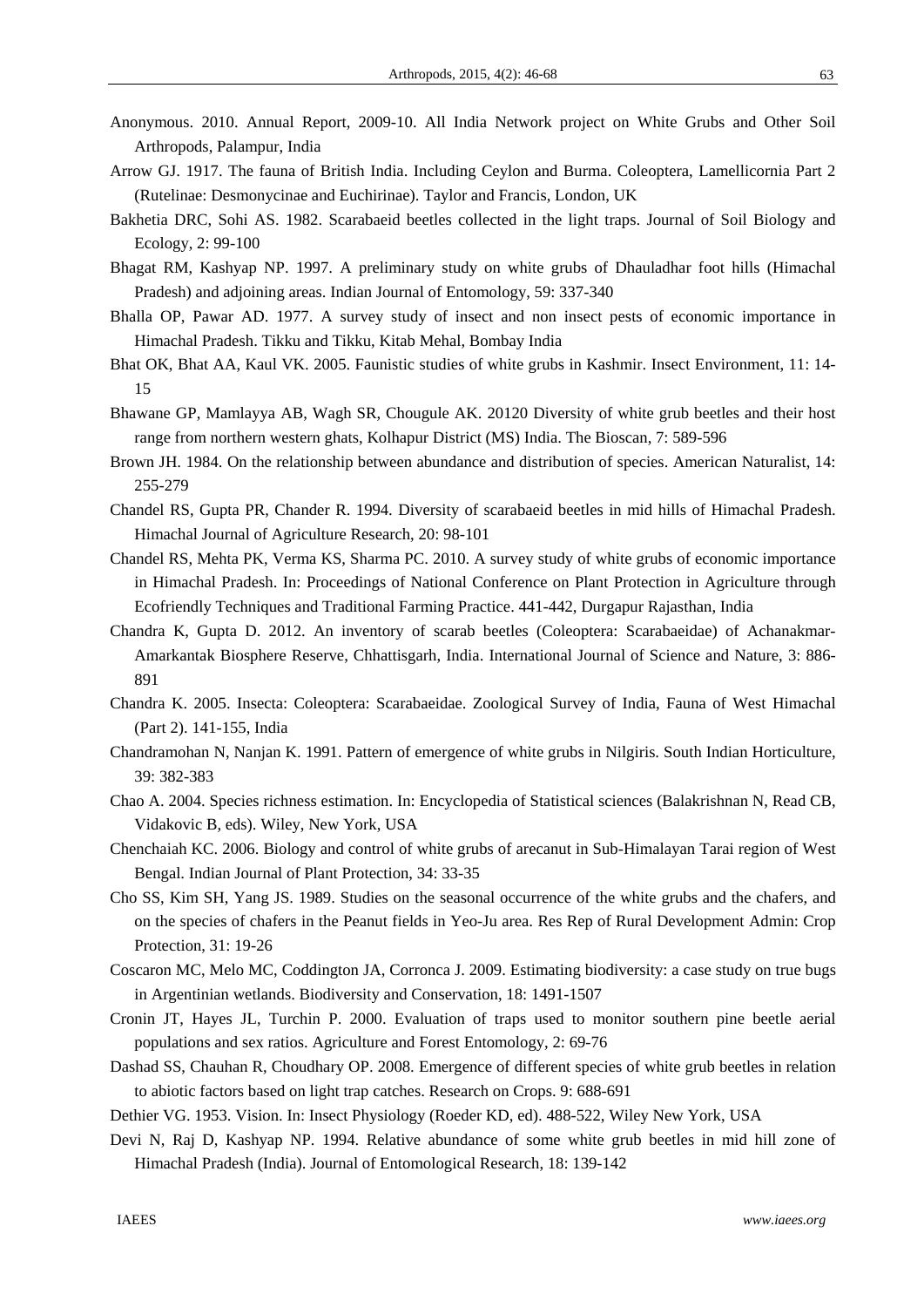- Dhoj Yubak GC, Keller S, Nagel P, Kafle L. 2009. Abundance and diversity of scarabaeid beetles (Coleoptera: Scarabaeidae) in different farming areas of Nepal. Formosan Entomon, 29: 103-112
- Falach L, Shani A. 2000. Trapping efficiency and sex ratio of *Maladera matrida* beetles in yellow and black traps. Journal of Chemical Ecology, 26: 2619-2624
- Forschler BT, Gardener WA. 1991. Flight activity and relative abundance of phytophagous scarabaeidae attracted to blacklight traps in Georgia. Journal of Agriculture, 8: 179-187
- Freitas FA de, Zanuncio TV, Lacerda MC, Zanuncio JC. 2002. Fauna of coleoptera collected with light traps in a *Eucalyptus grandis* plantation in Santa Barbara, Minas Gerais, Brazil. Revist Arvo, 26: 505-511
- Garg DK,Shah NK. 1983. White grub outbreak on rainfed dryland rice in Uttar Pradesh. International Rice Research Newsletter. 8: 16-17
- Gaston KJ. 1996. The multiple forms of interspecific abundance-distribution relationship. Oikos, 76: 211-220
- GhartyChetry YD. 2006. Whitegrubs (Coleoptera: Scarabaeideae) associated with Neplaese agriculture and their control with the indigenous entomopathogenic fungus *Metarrhizium anisopliae* (metsch.). Ph. D Thesis. University of Basel, Switzerland
- Gracia A, Trujillo NA, Moron CD, Lopez MA, Olguin JF. 2008. Use of fluorescent light traps for the management of white grubs (Coleoptera: Melolonthinae) in maize (*Zea mays* L.). Agrociencia-Montecillo, 42: 217-223
- Gruner L. 1975. An investigation on the activity of various West Indian scarabaeids with the aid of light traps and chemical traps. Ann-de-Zool-Animale, 7: 399-423
- Gupta BD, Joshi NK, Joshi ID. 1977. Some important defoliating and fruit eating beetles of temperate fruit trees: A Survey Study and Control. Progressive Horticulture, 8: 53-60
- Gupta S. 2012. Distribution and abundance of *Brahmina coriacea* (Hope) in Himachal Pradesh. MSc Thesis. CSK HPKV, Palampur, Himachal Pradesh, India
- Hanski I. 1982. Dynamics of regional distribution: the core and satellite species hypotheses. Oikos, 38: 210- 221
- HanskiI, Koskela H. 1978. Stability, abundance and niche width in the beetle community inhabiting cow dung. Okios, 31: 290-298
- Heywood VH, Watson RT. 1995. Globalbiodiversity Assessment. Cambridge University Press, USA
- Hill MO. 1973. Diversity and evenness: a unifying notation and its consequences. Ecology, 54: 427-473
- Humphries CJ, Williams PH, Vane-Wright RI. 1995. Measuring biodiversity value for conservation. Annual Review of Ecology and Systematics, 26: 93-111
- Imura O. 2010. Diversity and function of dung beetles in pastures. In: Conservation and Ecology of Grasslands (Japanese Society of Grassland Science, ed). 204-214, Scientific Societies Press, Tokyo, Japan
- Imura O, Morimoto N, Shi K and Sasaki H. 2014. Landscape diversity of pasture dung beetle communities in the central region of mainland Japan and implications for conservation management. Biodiversity and Conservation, 23: 597-616
- Imura O, sasaki H, Shi K, Morimoto N. 2011. Landscape for conserving diversity of pasture dung beetles. Journal of Japan Agricultural Society, 27: 9-20
- Jaccard. 1912. The distribution of the flora of the alpine zone. New Phytologist, 11: 37-50

Jameson ML, Ratcliffe BC. 2001. Scarabaeoidea:Scarabaeoid beetles (= Lamellicornia) (URL: http://wwwmuseum.unl.edu/research/entomology/Guide/ Scarabaeoidea /Scarabaeoidea-ages/ Scarabaeoidea-Overview/ScarabaeoideaO.html). In: Generic Guide to New World Scarab Beetles (URL: http://www-museum.unl.edu/research/entomology/Guide/ index4.htm) (Ratcliffe BC, Jameson ML, eds).

Kard BMR, Hain FP. 1990. Flight pattern and white grub population densities of three beetles species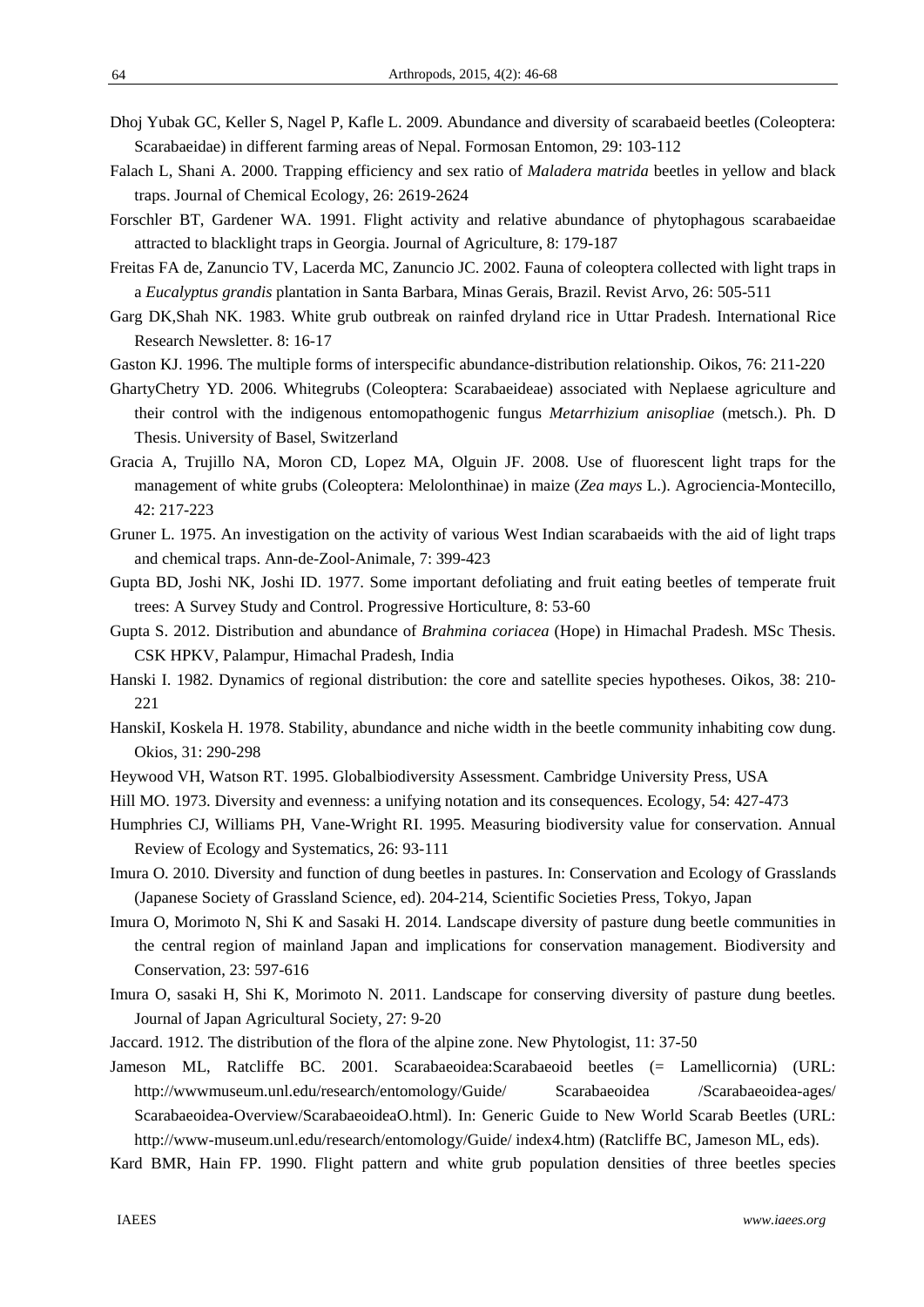(Coleoptera: Scarabaeidae) in the mountains of northwestern North Carolina. Journal of Entomological Science, 25: 34-43

Kempton RA. 1979. Structure of species abundance and measurement of diversity. Biometircs, 35: 307-322

Khan KM, Ghai S. 1982. Taxonomic status of the genus *Holotrichia* Hope.(Melolonthini: Melolonthinae: Sacarbaeidae) with description of five new species from India along with redescription of two poorly described species and a key to species. Indian Journal of Entomology, 23: 28-45

- Khanal D, Dhoj YGC, Sporleder M, Thapa RB. 2012. Distribution of whitegrubs in here ecological domains of Nepal. The Journal of Agriculture and Environment, 13: 40-46
- Kishimoto YK, Itioka T, Nakagawa M, Momose K, Nakashizuka T. 2011. Phytophagous sacrabaeid diversity in Swidden cultivation landscapes in Sarawak, Malaysia. Raffales Bulletin of Zoology, 59: 285-293
- Koleff P, Gaston KJ, Lennon JJ. 2003. Measuring beta diversity for presence-absence data. Journal of Animal Ecology, 72: 367-382
- Korschefsky VR. 1940. Bestimmugstabelle der haufigsten deutschen scarabaeidanlarven. Arbaei Ten Uber Physiol Ung Ange Wante Ento, Berlin-Dalhem, 7: 41-51
- Krebs CJ. 2001. Species diversity measures of heterogeneity. In: FogartyE, Dutton H, EarlW (eds) Ecology: The Experimental Analysis of Distribution and Abundances. 617-618, Wesley Longman Inc, San Fransisco, USA
- Kremen C, Colwell RK, Erwin TL, MurphyDD, Noss RF, Sanjayan MA. 1993. Terrestrial arthropod assemblages: their use in conservation planning. Conservation Biology, 7: 796-808
- Kumar J, Kashyap NP, Chandel RS. 1996. Diversity and density of defoliating beetles in Kullu valley of Himachal Pradesh. Pest Management and Economic Zoology, 4: 25-29
- Kumar J, Sharma SD, Lal R. 2007. Scarabaied beetles of Kullu valley, Himachal Pradesh. Entomon, 32: 103- 110
- Kumar J, Sharma SD, Lal R, Deor BS. 2005. White grubs damaging maize and paddy crops in Kullu and Mandi districts of Himachal Pradesh. Pest Management and Economic Zoology, 13: 15-20
- Lawrence JF, Hastings AM, Dallwitz MJ, Paine TA, Zurcher EJ. 2000. Beetles of the World. CSIRO Publishing, Australia
- Lawrence JF, BrittonEB. 1994. Australian Beetles. CSIRO Publishing, Australia
- Lawton JH. 1993. Range, population abundance and conservation. Trends in Ecology and Evolution, 8: 409- 413
- Legendre P, Borcard D, Peres-Neto PR. 2005. Analysing beta diversity: Partitioning the Spatial Variation of Community Composition Data. Ecology Monograph, 75: 435-450
- Lobo JM, Martín-Piera F, Veiga CM. 1988. Las trampas pitfall con cebo, sus sibilidadesen el estudio de las comunidades coprófagas de Scarabaeoidea (Col.) I. Revue 'Écologie et de Biologie du Sol, 25: 77-100
- Magurran AE. 1988. Ecological Diversity and Its Measurement. Princeton University Press, Princeton, USA
- Magurran AE. 2004. Measuring Biological Diversity. Blackwell Science LTD, USA

Martin-Piera F, Veiga CM, Lobo Jm. 1992. Ecology and biogeography of dung-beetle communities (Coleoptera: Scarabaeoidea) in an Iberian mountain range. Journal of Biogeogrgraphy, 19: 677-691

- Mc Donald C, Smith R, Scott M and Dick J. 2010. Using indices to measure biodiversity change through time. In: International Workshop On Spatio-Temporal Modeling. Santiago de Compostela, Spain
- McIntosh RL, Katinic PJ, Allison J, Borden JH, Downey DL. 2001. Comparative efficacy of five types of trap for woodborers in the Cerambycidae, Buprestidae and Siricidae. Agricultural and Forest Entomology, 3: 113-120
- Mehta PK, Chandel RS, Mathur YS. 2008. Phytophagous whitegrubs of Himachal Pradesh. Technical Bulletin: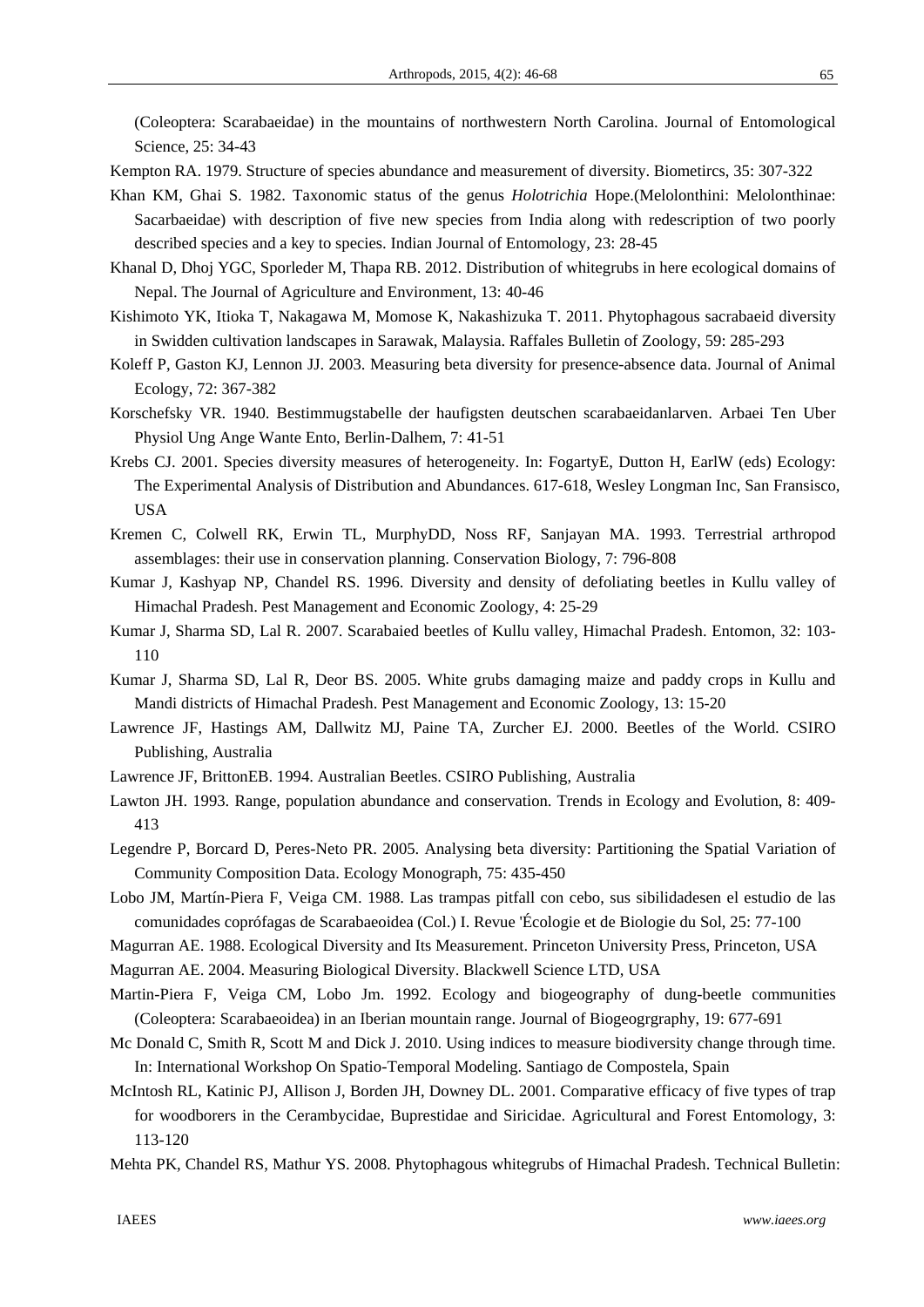Department of Entomology, CSK HPKV, Palampur, India

- Mehta PK, Chandel RS, Mathur YS. 2010. Status of whitegrubs in north western Himalaya. Journal of Insect Science, 23: 1-14
- Mishra PN, Singh MP. 1996. Studies on the white grubs (Coleoptera: Scarabaeidae) prevalent in Uttar Pradesh hills. Annals of Agriculture Research, 17: 411-413
- Mishra PN, Singh MP. 1997. Determination of predominant species of white grub in Kumaon region of Uttar Pradesh hills and their control. Annals of Plant Protection Science, 5: 154-156
- Mishra PN, Singh MP. 1999. Determination of predominant species of whitegrubs in Garhwal regions of Uttar Pradesh hills (India). Journal of Entomological Research, 23: 65-69
- Mishra PN. 2001. Scarab fauna of Himalayan region and their management. In: Indian Phytophagous Scarabs and their Management: Present Status and Future Strategies (Sharma, Mathur YS, Gupta RBL, eds). 74-85, Agrobios, India
- Missa O, Basset Y, Alonso A, Miller SE, Curletti G, Meyer MD, Eardley C, Mansell MW, Wagner T. 2009. Monitoring arthropods in a tropical landscape: relative effects of sampling methods and habitat types on trap catches. Journal of Insect Conservation, 13: 103-118
- Mittal IC, Pajni HR. 1977. New species belonging to Melolonthini (Coleoptera: Scarabaeidae: Melolonthinae) from India. Entomologist, 2: 85-88
- Mittal IC. 2000. Survey of Scarabaeid (Coleoptera) fauna of Himanchal Pradesh (India). Journal of Entomology Research, 24: 133-141
- Morofsky WF. 1933. Distribution of May beetles (Phyllophaga) in Michigan. Journal of Economic Entomology, 26: 831-834
- Nath P, Singh J. 1981. Monitoring of rootgrubs in Varanasi and Mirzapur districts of eastern Uttar Pradesh. Pesticides, 15: 7-9
- Nath V, Srivastva AS, Dhari R, Singh R, Verma RS. 1978. Effect of light trap on the beetles of white grub, *Holotrichia consanguinea* Blanchard. Indian Journal of Entomology, 40: 465-466
- Oksanen J. 2013. Vegan: Ecological diversity. Id: diversity-vegan. Rnw 2807 2013-12-05 11:50:52Z Jarioksa processed with vegan 2.0-10 in r under development (unstable). 2013-12-11 r64449) on December 12, 2013
- Pal SK. 1977. Relative abundance of scarabaeid beetles on light trap. Indian Journal of Applied Entomology, 39: 197-200
- Pardo LLC, Motoya LJ, Bellotti AC, Schoonhoven A Van. 2005. Structure and composition of the white grub complex (Coleoptera: Scarabaeidae) in agroecological systems of North Cauca, Columbia. Florida Entomologist, 88: 355-363
- Patel BD, Patel GM. 1999. First record of new species of white grubs in Gujarat. Gujarat Agricultural University Research Journal, 25: 110-111
- Petty GJ. 1977. Beetle pests of pineapples: Some Biological Aspects. Citrus and Subtropical-Fruit Journal, 529: 4-7
- Pinto RZJ, Zanuncio HS, Zanuncio TV and Lacerda MC. 2004. Coleoptera collected with light traps in plantation of *Eucalyptus urophylla* in the Brazillian Amazonian Region. Ciencia Florestal, 14: 111-119
- Price DL. 2004. Species diversity and seasonal abundance of scarabaeid dung beetles (Coleoptera: Scarabaeidae, Geotrupidae and Trogidae) attracted to cow dung in central New Jersey. Journal of New York Entomological Society, 112: 334-347

Ritcher PO. 1958. Biology of Scarabaeidae. Annual Review of Entomology, 3: 311-334

Rodriguez J, Sinse Luis ML, Grillo Ravelo VH. 2002. Timing of employment of light traps for the capture of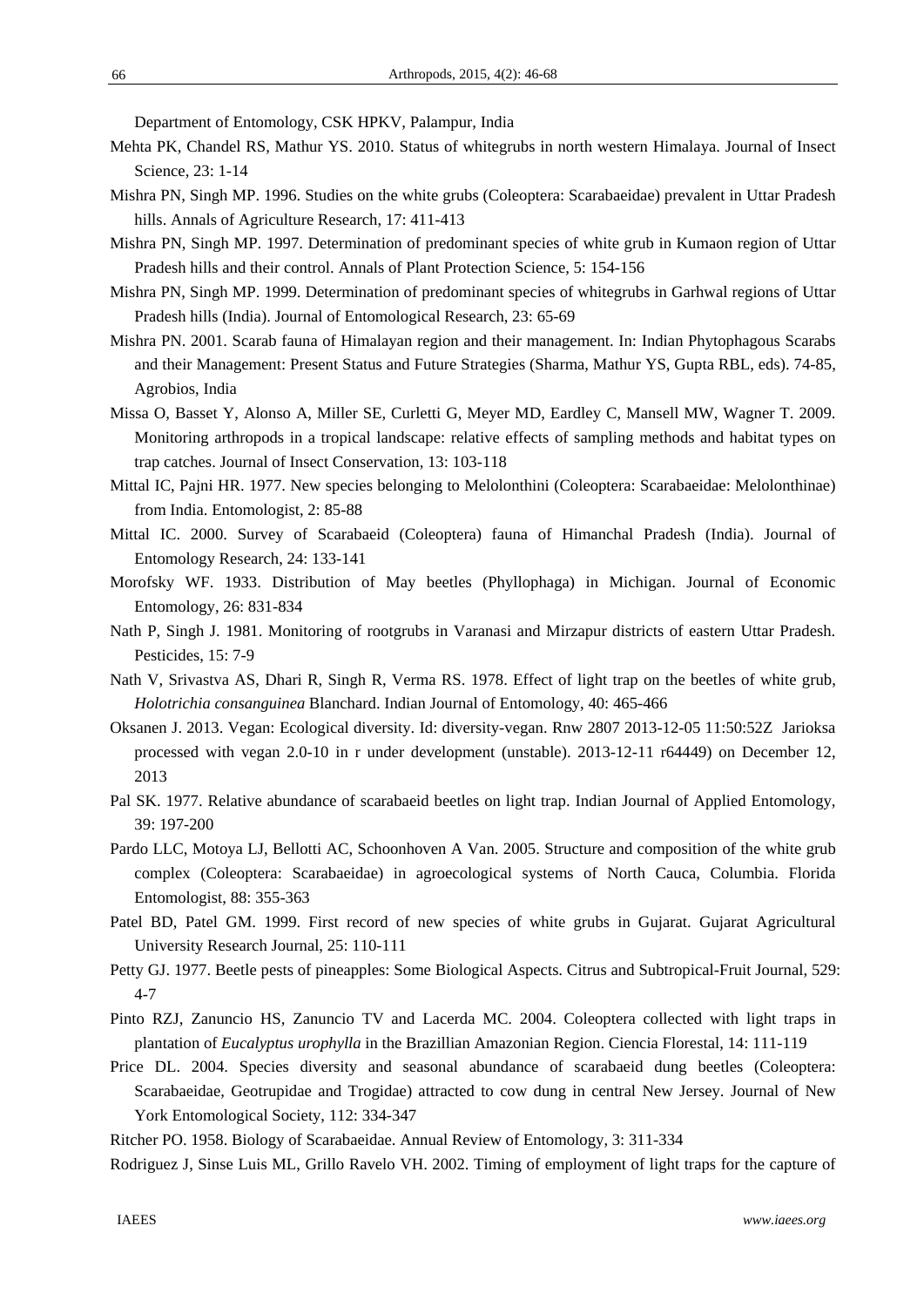scarabaieds (Coleoptera: Scarabaeidae) in pineapple plantations in Ciego de Avila. Centro-Agricola, 29: 71-74

- Romero-AlcarazE, Avila JM. 2000. Landscape heterogeneity in relation to variations in epigaeic beetle diversity of Mediterranian ecosystem.Implications for conservation. Biodiversity Conservation, 9: 985- 1005
- Routledge RD. 1979. Diversity indices: which ones are admissible. Journal of Theoretical Biology, 76: 503- 515
- Saini RK, Verma AN. 1991. Effectiveness of light traps in suppressing populations of red hairy caterpillar, *Amsacta moorei* Butler. Haryana Agriculture University Journal of Research, 21: 250-251
- Sanders JS, Fracker SB. 1916. *Lachnosterna* Records in Wisconsin. Journal of Economic Entomology, 9: 253- 261
- Shah NK, Garg DK. 1985. White grubs and their beetles (Coleoptera: Scarabaeidae) in Uttar Pradesh hills. Indian Journal of Entomology, 47: 240-244
- Shah NK, Garg DK. 1988. Seasonal abundance of whitegrub beetles on a light trap. Indian Journal of Ecology, 15: 105-108
- Sharma PL, Bhalla OP. 1964. A survey study of insect pests of economic importance in Himachal Pradesh. Indian Journal of Entomology, 26:318-331
- Sharma PL, Aggarwal SC, Attri BS. 1971. Beetles eating pome and stone fruits in Himachal Pradesh and their control. Himachal Journal of Agriculture Research, 1: 57-60
- Sharma PL, Attari BS, Aggarwal SC. 1969. Beetles causing damage to pome and stone fruits in Himachal Pradesh. Indian Journal of Entomology,, 31: 377-379
- Sharma RM, Mitra B, Chakraborty P. 2004. Beetles of Kalatop-Khajjiar wild life Sanctuary, Himachal Pradesh. Zoo's Print Journal, 19: 1626
- Southwood TRE, Henderson PA. 2000. Ecological Methods (3<sup>rd</sup> Edition). Blackwell Science LTD, USA
- Spector S, Forysth AB. 198. Indicator taxa in the vanishing tropics. In: Conservation in a Changing World (Blamford A, Mace G, eds). 181-210, Zoological Society of London, London, UK
- Stearns LA. 1937. Important insects of the year. Bulletin of Delaware Agricultural Experiment Station, 207: 29-30
- Stewart PA, Lam Jr JJ. 1968. Catch of insects at different traps equipped with blacklight lamps. Journal of Economic Entomology, 61: 1227-1230
- Stork NE, Samways MJ. 1995. Inventorying and monitoring. In: Global Biodiversity Assessment (Heywood VH, ed). 453-543, Cambridge University Press, USA
- Sushil SN, Mohan M, Selvakumar G, Bhatt JC. 2006. Relative abundance and host preference of white grubs (Coleoptera: Scarabaeidae) in Kumaon hills of Indian Himalayas. Indian Journal of Agriculture Science, 76: 338-339
- Sushil SN, Pant SK, Bhatt JC. 2004. Light trap catches of white grub and its relation with climatic factors in Kumaon region of North Western Himalaya. Annals of Plant Protection Science. 12: 254-256
- Thakare VG, Zade VS. 2012. Diversity of beetles (Insecta: Coleoptera) from the vicinity of Semadoh-Makhala road, Sipnarange, Melghat Tiger Reserve, (MS) India. Bioscience Discovery, 3: 112-115
- Tripathi GM, Gupta BP. 1985. Studies on collection of beetles at light trap at Chaubattia in Uttar Pradesh hills. Progressive Horticulture, 17: 347-353
- Veeresh GK. 1988. Whitegrubs. In: Applied Soil Biology and Ecology (2<sup>nd</sup> Edition) (Veeresh GK, Rajgopal D, eds). 243-282, IBH, New Delhi, India
- Veeresh GK. 1977. Studies on root grubs in Karnataka with special reference to bionomics and control of